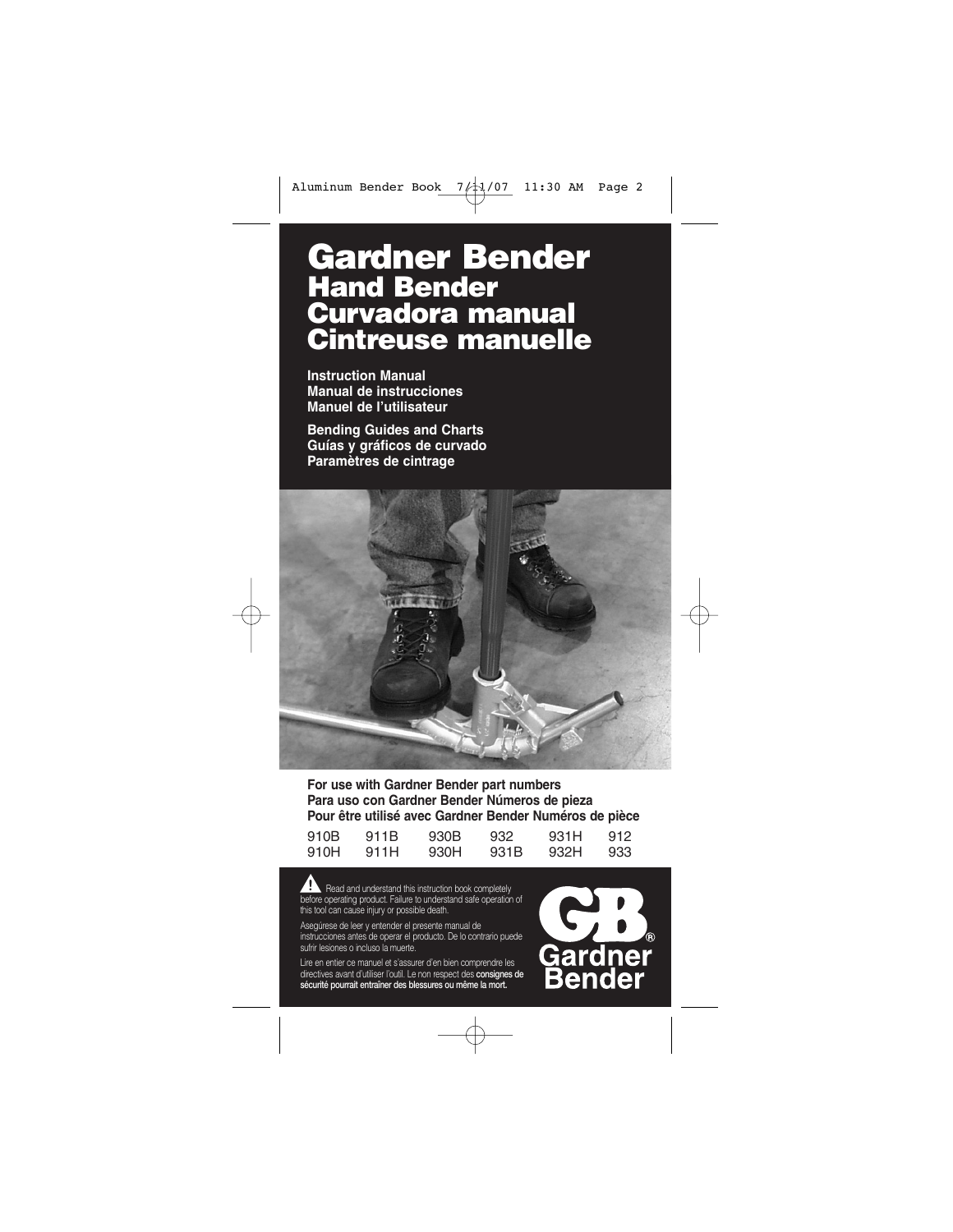Please understand the following safety symbols

Asimismo, asegúrese de entender el significado de los siguientes símbolos de seguridad

Prendre connaissance des triangles de sécurité suivants

#### **A** Safety Alert Symbol

The symbol above is used in conjunction with a danger, warning or caution statement. It alerts operator, supervisor and all personnel that safety precautions are required during specific operations and specific conditions. Failure to comply with safety data could result in serious injury or death.

El símbolo de arriba se utiliza junto con una advertencia, una nota acerca de peligros o una precaución. Éste alerta al operador, supervisor y a todo el personal en general acerca del cumplimiento de normas de seguridad durante determinadas operaciones y condiciones específicas. La falta de cumplimiento de estas medidas de seguridad puede causar lesiones serias o incluso la muerte.

Le triangle ci-dessus introduit les avertissements suivants : Danger, Mise en garde, ou Attention. L'opérateur, le superviseur et tout le personnel doivent alors se montrer prudents pendant des utilisations spécifiques et dans des circonstances particulières. La non-observation de la consigne pourraient avoir pour conséquence des blessures sérieuses ou mortelles.

## **A** DANGER

Indicates a high probability of death, severe injury or major property damage could result.

Indica un alto riesgo de muerte, lesiones graves o daños importantes.

Risque élevé de blessures graves ou mortelles, ou de dommages matériels importants.

## **WARNING**

Indicates serious but less probability of death, severe bodily injury or major property damage could result.

Indica probabilidades serias pero no tan altas de causar la muerte, lesiones físicas graves o daños importantes a la propiedad.

Risque important mais moins élevé de blessures graves ou mortelles, ou de dommages matériels importants.

## **A** CAUTION

A less serious alert, but still demands attention to detail. It indicates a hazardous condition that may cause minor injuries or property damage.

Indica una alerta menos seria pero que requiere atención minuciosa. Señala una condición peligrosa que puede causar daños a la propiedad o lesiones menores.

Risque de blessures ou de dommages matériels superficiels. Agir avec prudence.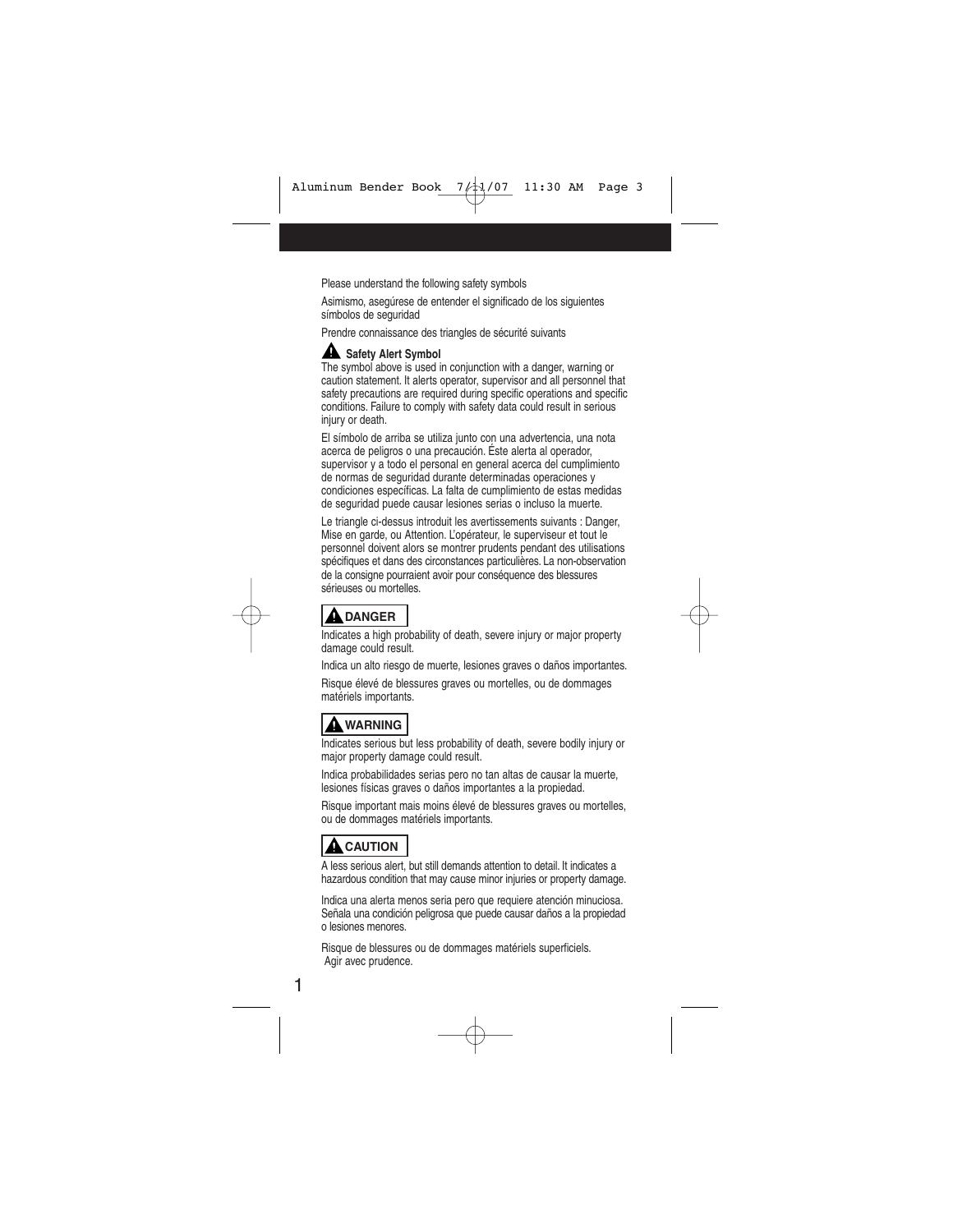#### **Définition des termes utilisés**



**Cintrage en retour**



**Cintrage à 90°**



**Cintrage en "patte de chien"**



**Longueur de tronçon**



**Cintrages déportés** 



**Remontées**



**Cintrage segmenté**



**Cintrages concentriques**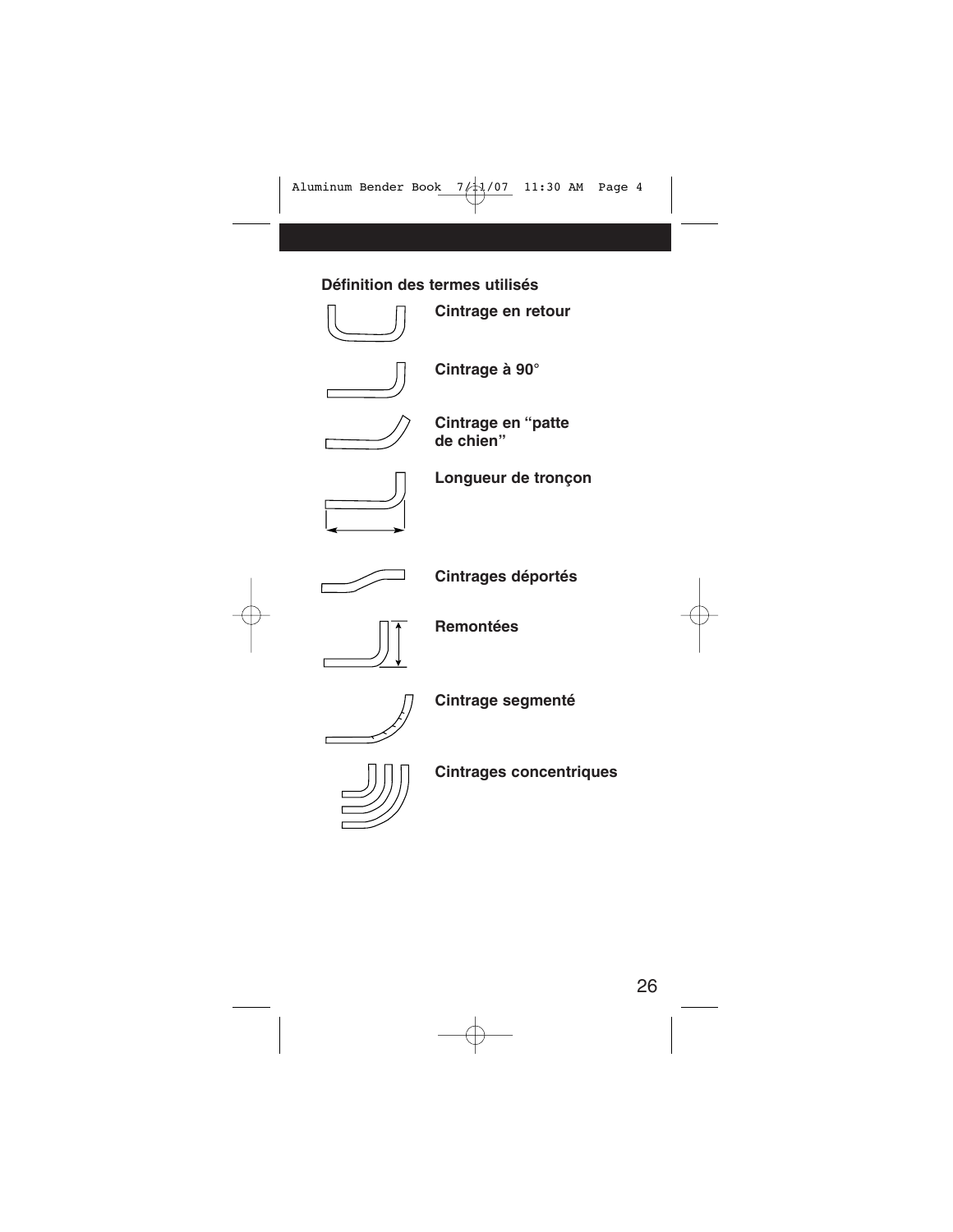#### **Correction des courbes trop serrées**

Grâce à sa flexibilité, il est facile de redresser un EMT. En le manipulant comme indiqué ci-dessous, il ne se cassera pas. Glisser le manche de la cintreuse sur l'extrémité et ouvrir le coude selon les degrés voulus. Pour les conduits de grandes dimensions, le manche de la cintreuse peut être remplacé par une tige du diamètre supérieur correspondant ou assez fine pour pouvoir l'enfiler à l'intérieur du conduit.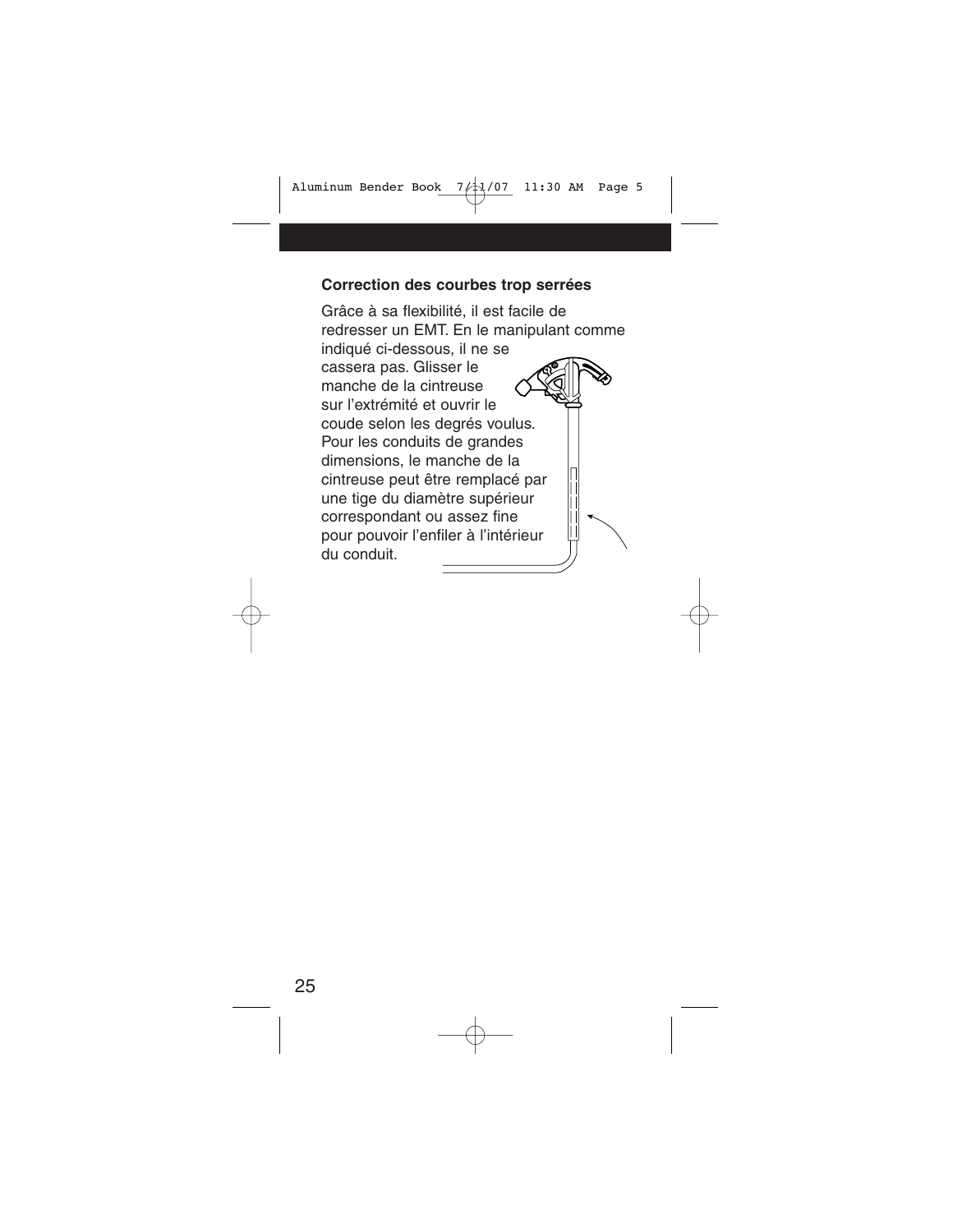## **INTRODUCTION**

This manual is intended to help the operator of this product become familiar with the safe use, maintenance and care of this product. This manual should be kept with this product at all times.

Please inspect product before every use.

## **A** CAUTION

Inspect the tool for excessive wear or damage. A damaged tool could fail resulting in injury or damage.

# **DANGER**

This product is designed for manufactures intended use. Any other use than which it is intended can cause serious injury.

Gardner Bender recommends this hand bender to be used with Gardner Bender handles.

## **BENDING CONDUIT**

#### **Typical bends**

\*Bending conduit on floor

- **1.** Mark your conduit.
- **2.** Insert conduit through hook at front of bender until your mark lines up with arrow. Please see Figure 1.
- **3.** Place one foot on the pedal of the bender and apply pressure while pulling back on the handle (Maintain pressure on conduit through bend). Please see Figure 2.



Figure 1



Figure 2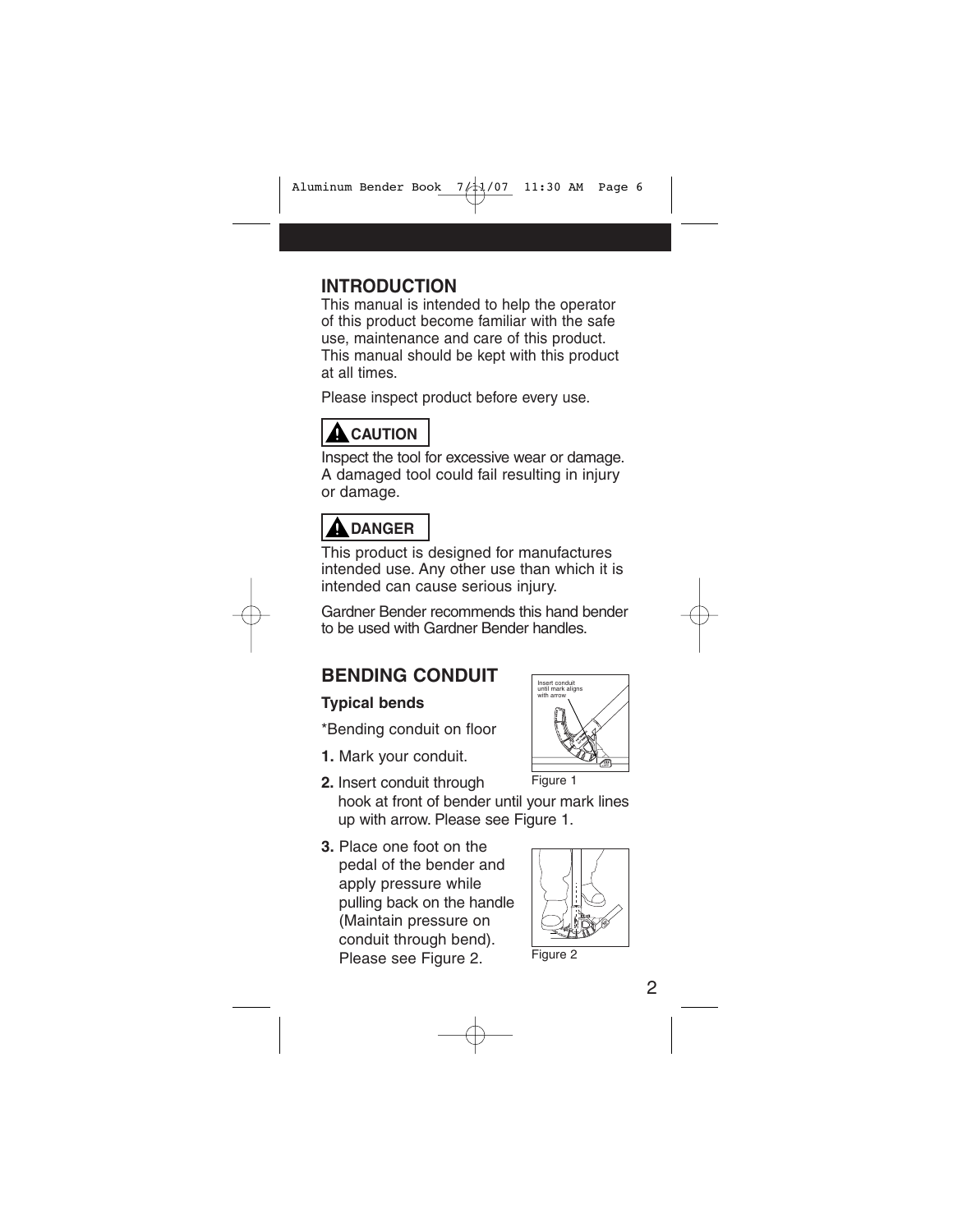**4.** Bend until the point on the top of the conduit bender aligns with desired teardrop arrow. Please see Figure 3 & 4.



Figure 3



Figure 4

- \*Overbend slightly to adjust for conduit metal springback.
- \*Cut off any excess conduit using Vise-mate™ feature. Please see Figure 5.



Figure 5

**5.** When using models 930B, 932, 931B, 931H, 930H and 932H, vial will level at 45° & 90°.



Figure 6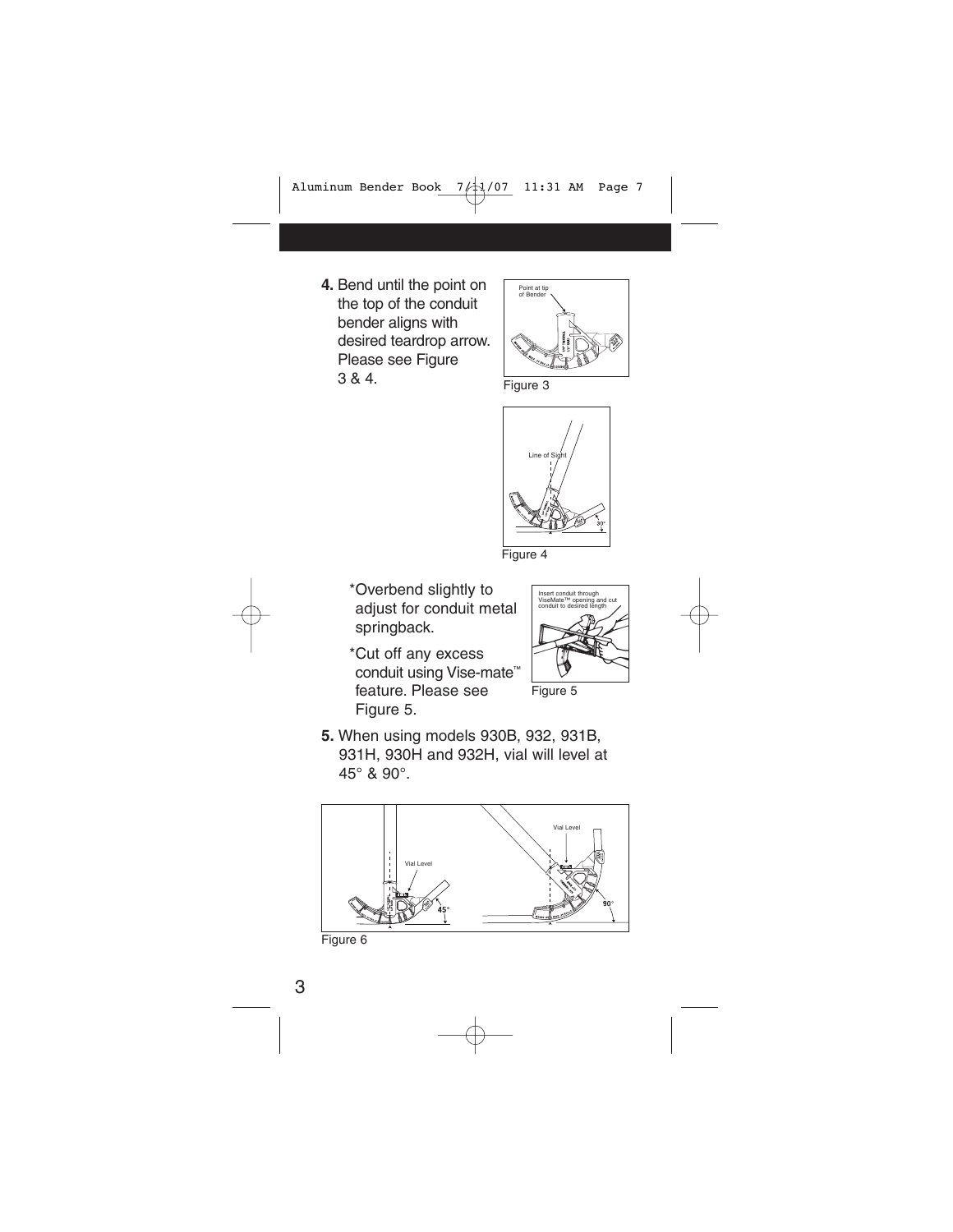# **Various Types of Bends**

#### **90˚ Bends**

Measure length of bend (X). Subtract bender deduct (see below) from length (X) and mark this length from the end of the conduit (Y). Line up (Y) with arrow on bender. Bend until 90˚ bend is formed.

| <b>Conduit</b><br><b>Size</b> | <b>EMT</b><br><b>Deduct</b> | <b>Rigid or</b><br><b>IMC Deduct</b> |
|-------------------------------|-----------------------------|--------------------------------------|
| $1/2$ " (13 mm)               | 5" (127 mm)                 | $3\frac{3}{4}$ " (95 mm)             |
| 3/4" (19 mm)                  | $6"$ (152 mm)               | 7" (178 mm)                          |
| $1"$ (26,8 mm)                | 8" (203 mm)                 | $8\frac{1}{2}$ " (216 mm)            |
| $1\frac{1}{4}$ " (32,8 mm)    | 12" (305 mm)                | 13" (330 mm)                         |
| $1\frac{1}{2}$ " (38,8 mm)    |                             | 13" (330 mm)                         |

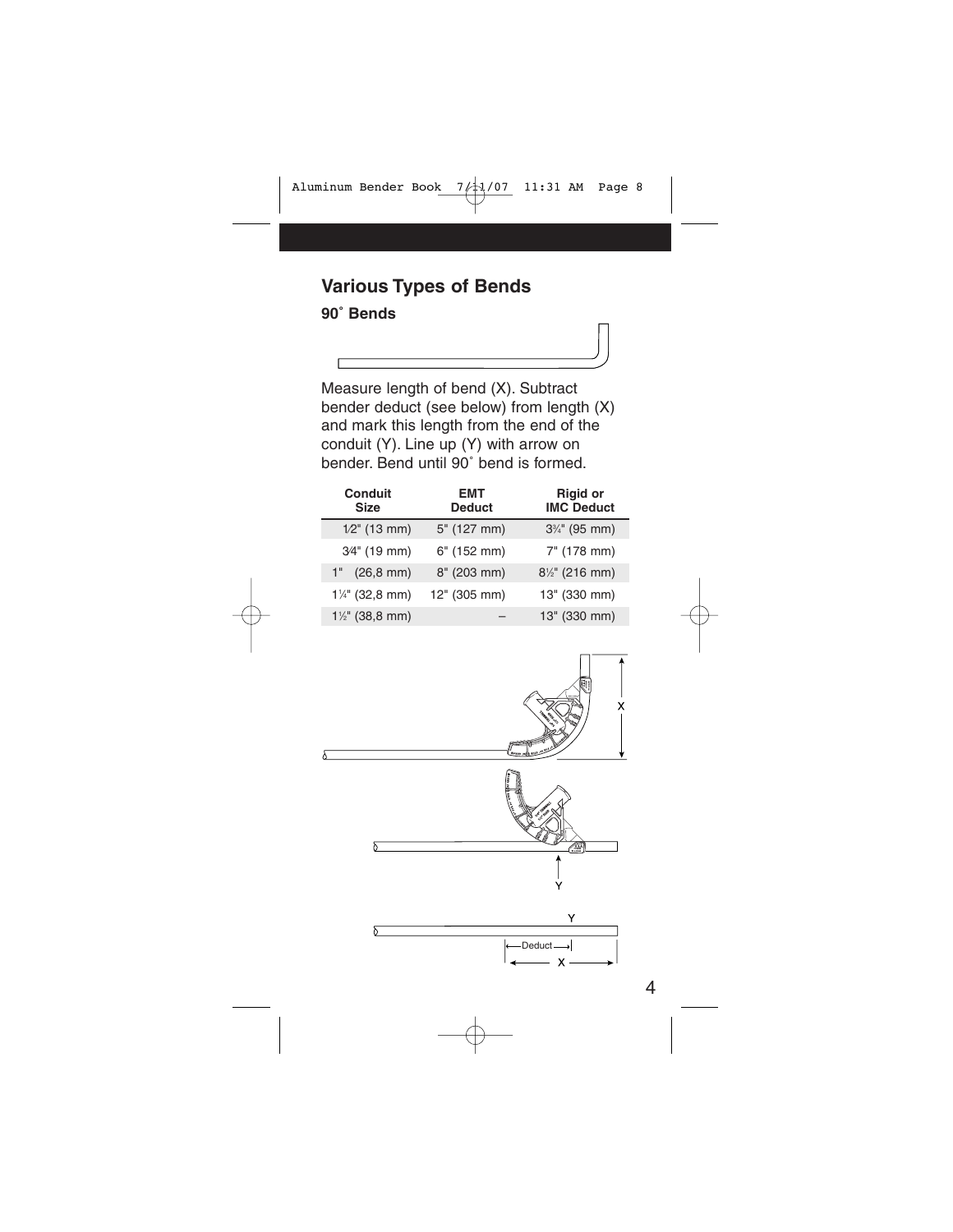#### **Back-to-Back Bends**

Measure and mark distance on the conduit from a fixed point (X), to the back of the 90˚ bend, point (Y). Align (Y) with (B) on bender and make a 90˚ bend.



#### **3-Point Saddle Bends**



Measure the diameter (D) of the object (not to exceed 6"). Take length (L) and add 3⁄ 16" for every inch of the object size. Mark this length (C) from the end of the conduit. Multiply diameter (D) by 2.5 and mark this length to the left (X) and right (Y) of point (C). Align point (C) with (A) on the bender and make a 45˚ bend. Reverse conduit with bender, line up arrow on bender with point (X) and make a  $22\frac{1}{2}$ ° bend. Repeat with point (Y).

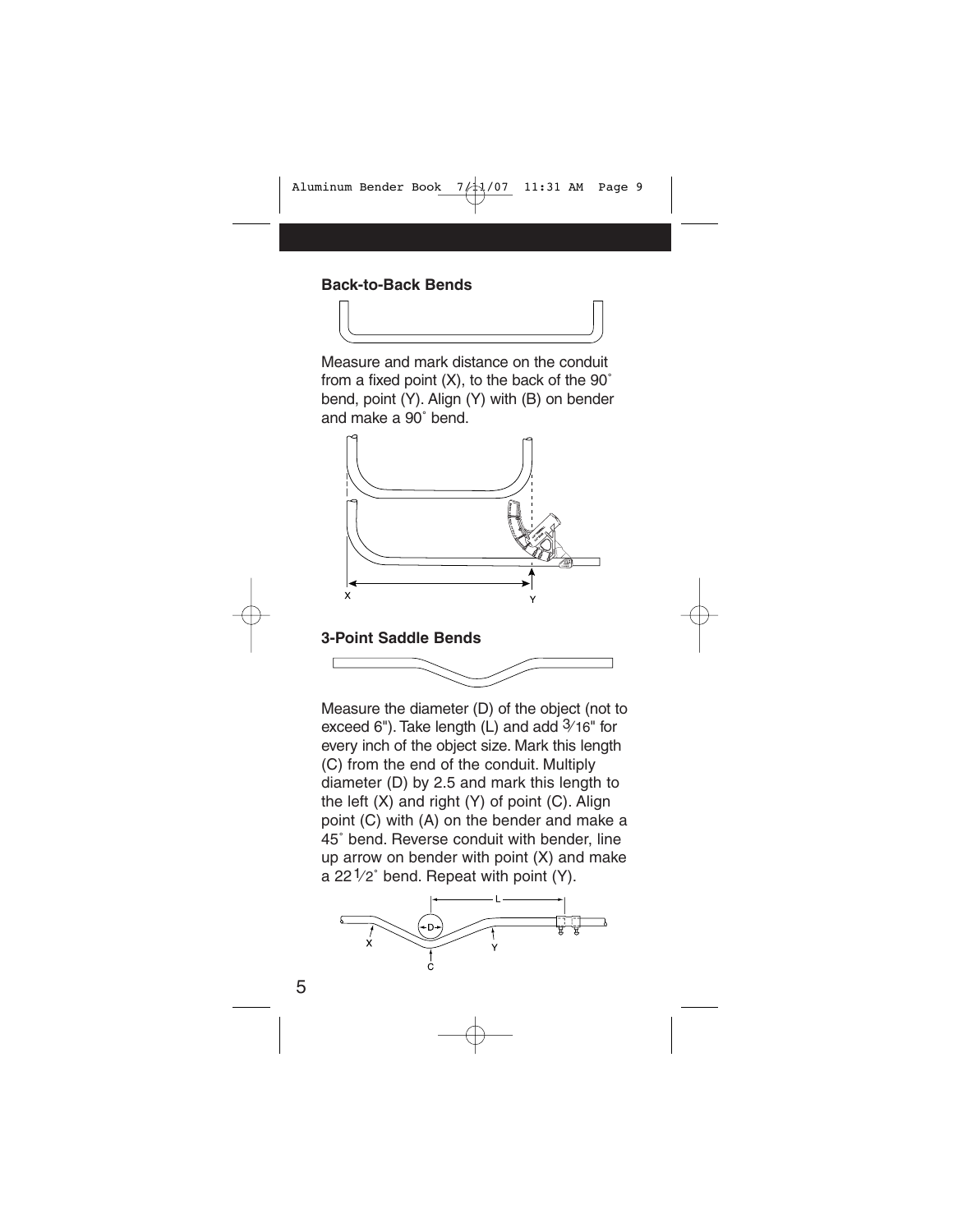# **Offset Bends**

Measure height of offset (Z) and multiply by a constant multiplier per angle of bend (see chart below) to determine distance between bends. Measure length (L) from end of conduit to offset and add shrinkage (see chart below). Mark this length on conduit (Y). Subtract distance between bends and mark point (X). Using arrow on bender, make desired bend at point (X). Reverse bender and repeat at point (Y).



(For pre-determined values use chart on next page)

This chart is a guide for computing shrinkage. Remember, shrinkage values are only used when working into objects, not away.

| Angle of<br><b>Bend</b> | Constant<br><b>Multiplier</b> | Shrinkage/Inch (25.4 mm)<br>of Offset Depth |  |  |  |
|-------------------------|-------------------------------|---------------------------------------------|--|--|--|
| $10^{\circ}$            | 6.0                           | $\frac{1}{16}$ (1,6 mm)                     |  |  |  |
| $22\frac{1}{6}$         | 2.6                           | $\frac{3}{16}$ (4.8 mm)                     |  |  |  |
| $30^\circ$              | 2.0                           | $\frac{1}{4}$ (6,1 mm)                      |  |  |  |
| $45^\circ$              | 1.4                           | $\frac{3}{8}$ " (9,5 mm)                    |  |  |  |
| 60°                     | 1.2                           | $\frac{1}{2}$ " (12,3 mm)                   |  |  |  |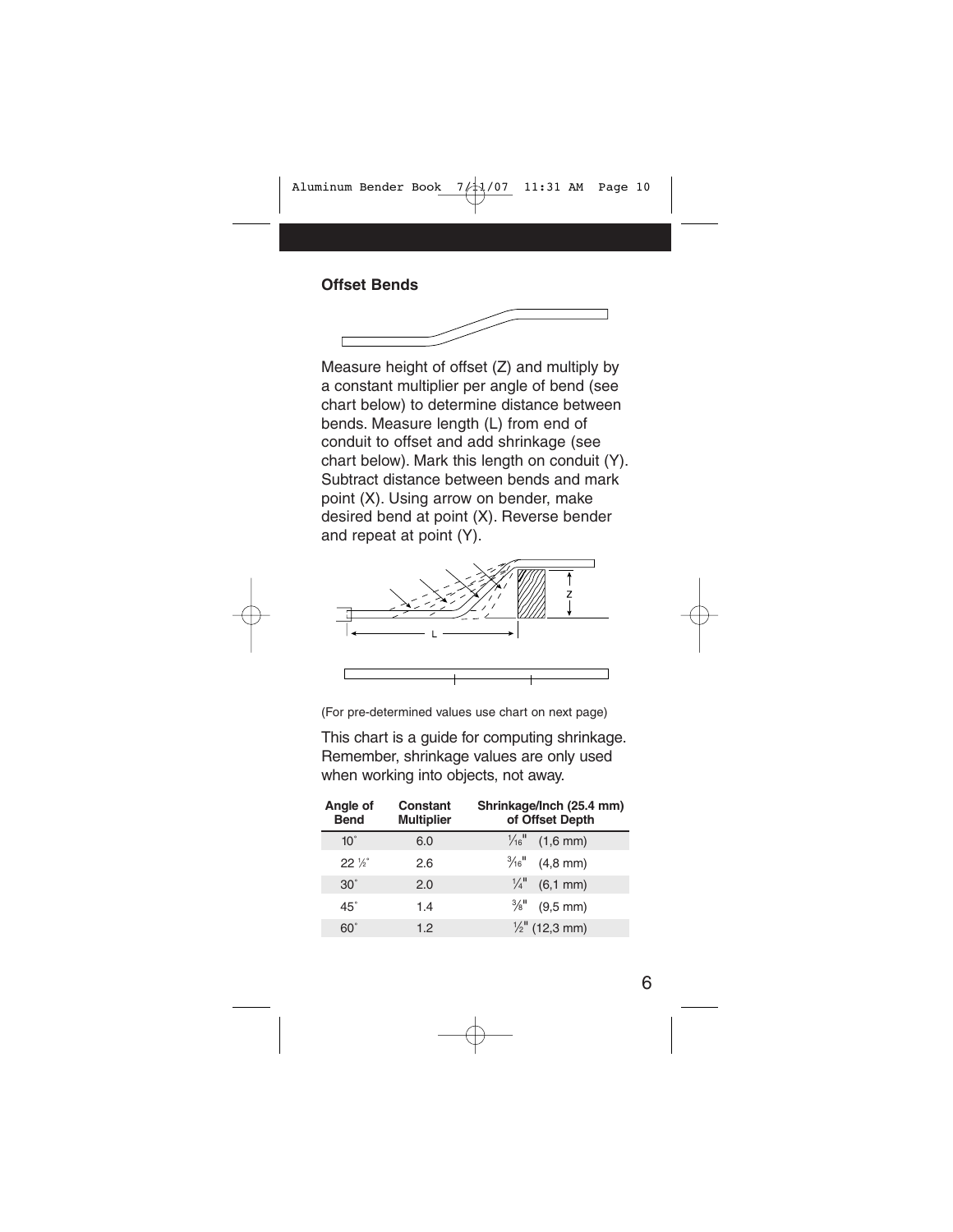#### **Recommended Angle Bends per Offset Depths**

| <b>Offset</b><br>Depth    | Angle<br>of Bend |    | <b>Distance</b><br><b>Between</b> | <b>Conduit</b><br><b>Shortens</b> |
|---------------------------|------------------|----|-----------------------------------|-----------------------------------|
| $1"$ (2,5 cm)             | $10^\circ$       | 6" | $(15 \text{ cm})$                 | $\frac{1}{16}$ " (2 mm)           |
| 2" (5 cm)                 | $22\frac{1}{2}$  |    | 5¼" (13,5 cm)                     | $\frac{3}{8}$ " (10 mm)           |
| $(7, 5 \text{ cm})$<br>З" | $30^\circ$       | 6" | (15 cm)                           | $\frac{3}{4}$ " (19 mm)           |
| 4" (10 cm)                | $30^\circ$       | 8" | $(20,5 \text{ cm})$               | $1"$ (26 mm)                      |
| 5" (12,5 cm)              | $45^\circ$       | 7" | $(18 \text{ cm})$                 | 1%" (48 mm)                       |
| 6" (15 cm)                | $45^\circ$       |    | 81/2" (21,5 cm)                   | $2\frac{1}{4}$ " (55 mm)          |
| 7" (17,5 cm)              | $45^\circ$       |    | $9\frac{3}{4}$ " (25 cm)          | $2\%$ " (67 mm)                   |
| 8" (20,5 cm)              | $45^\circ$       |    | 111/4" (28,5 cm)                  | 3" (76 mm)                        |
| 9" (23 cm)                | $45^\circ$       |    | $12\frac{1}{2}$ (32 cm)           | 3%" (86 mm)                       |
| 10" (25,5 cm)             | $45^\circ$       |    | 14" (35,5 cm)                     | $3\frac{3}{4}$ " (95 mm)          |

#### **Correcting Overbends**

Because it is flexible, EMT is easy to straighten and will not break if handled as follows. Slip the bender handle over the stub and pull back the desired degree(s) from the bend. For larger conduit sizes, the bender handle can be replaced by a pipe of correspondingly larger diameter or one small enough to fit inside the conduit.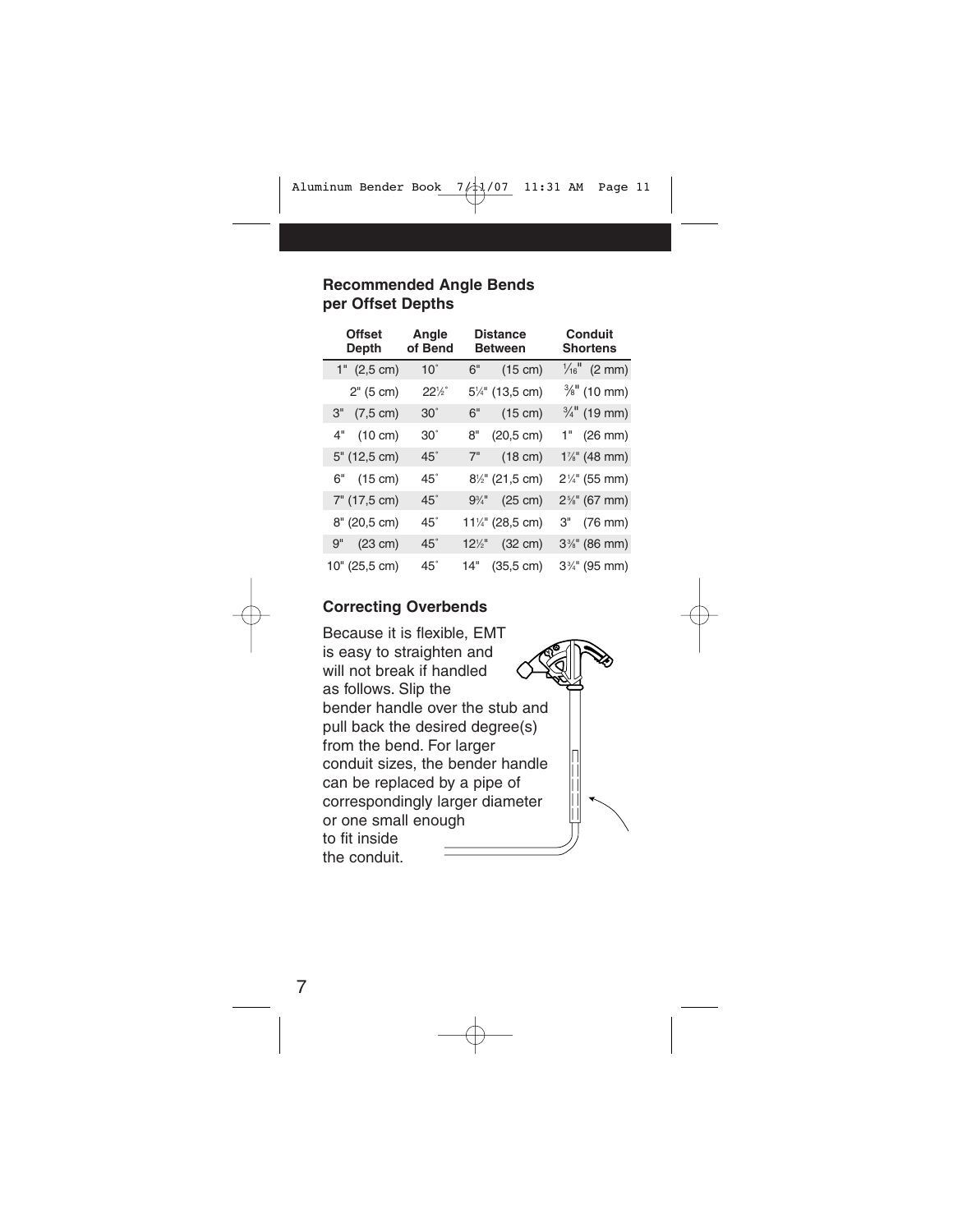#### **Definition of Terms Used**



**Back-to-Back Bend**



**90˚ Bend**



**"Dog Leg" Bend or "Kick"**



**Leg Length**



**Offsets**



**Rise or "Stub-ups"**



**Segment Bend**



**Concentric Bends**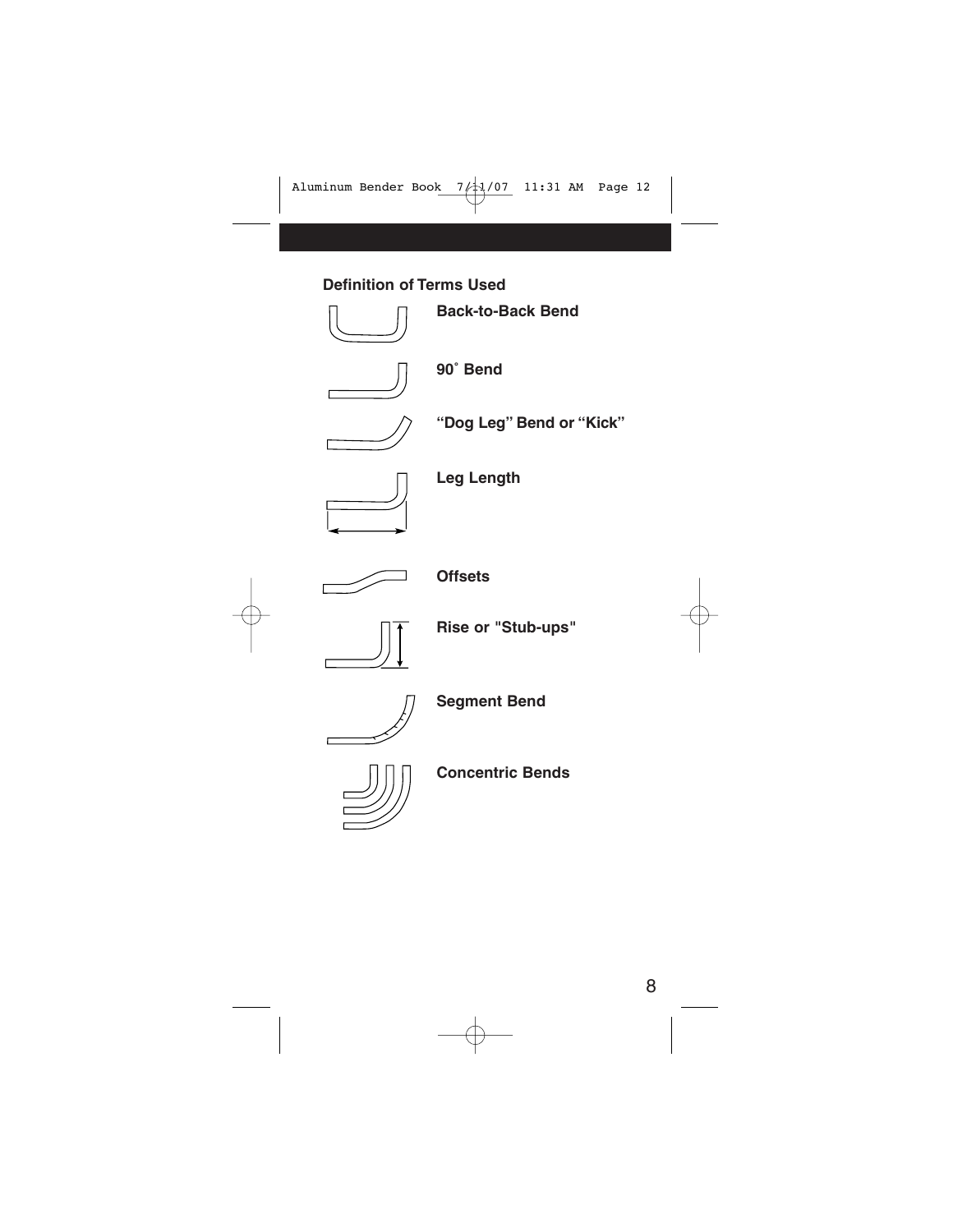| Catalog | <b>Size</b><br><b>Number Thinwall</b>                                    | <b>Size</b><br>IMC,<br><b>Rigid</b> | <b>Radius</b> | <b>Fits</b><br><b>Bender</b><br>Handle |
|---------|--------------------------------------------------------------------------|-------------------------------------|---------------|----------------------------------------|
|         | 910B $\frac{1}{2}$ " (13 mm)                                             | $-$                                 | 5" (13 cm)    | BH-75                                  |
|         | 911B $\frac{3}{4}$ " (19 mm) $\frac{1}{2}$ " (13 mm) 6" (15 cm)          |                                     |               | <b>BH-75</b>                           |
|         | 912 1" (26 mm) <sup>3</sup> / <sub>4</sub> " (19 mm) 8" (20,5 cm) BH-100 |                                     |               |                                        |

### **Gardner® Accu-line™ Hand Benders**

#### **Gardner® EMT / Rigid / IMC Hand Benders**

| Catalog | <b>Size</b><br><b>Number Thinwall</b> | <b>Size</b><br>IMC,<br><b>Rigid</b>                             | <b>Radius</b> | Fits<br><b>Bender</b><br><b>Handle</b> |
|---------|---------------------------------------|-----------------------------------------------------------------|---------------|----------------------------------------|
|         | 930B $\frac{1}{2}$ " (13 mm)          | $ \,$                                                           | $5''$ (13 cm) | <b>BH-75</b>                           |
|         |                                       | 931B $\frac{3}{4}$ " (19 mm) $\frac{1}{2}$ " (13 mm) 6" (15 cm) |               | <b>BH-75</b>                           |
| 932     |                                       | 1" $(26 \text{ mm})$ $\frac{3}{4}$ " (19 mm) 8" (20,5 cm)       |               | <b>BH-100</b>                          |
| 933     |                                       | $1\frac{1}{4}$ " (32 mm) 1" (26 mm) 12" (30,5 cm) BH-125        |               |                                        |

#### **Hand Bender Handles**

| Catalog<br><b>Number</b> | <b>Handle Size</b>                       |
|--------------------------|------------------------------------------|
| <b>BH-75</b>             | $\frac{3}{4}$ " NPT x 38" long (96,5 cm) |
| BH-100                   | 1" NPT x 44" long (111,5 cm)             |
| BH-125                   | $1\frac{1}{4}$ NPT x 54" long (137 cm)   |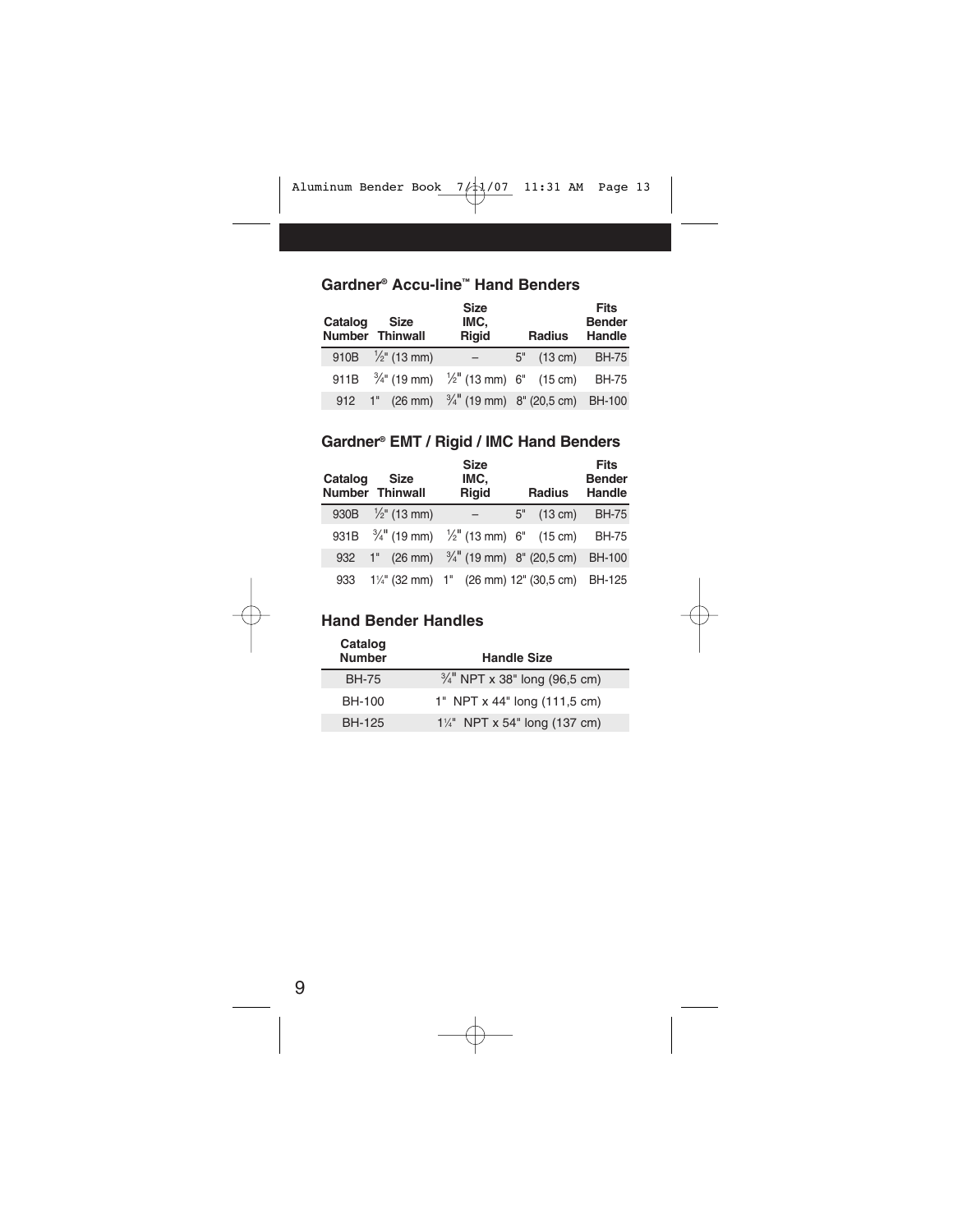## **INTRODUCCIÓN**

Este manual ha sido diseñado para ayudar al operador de este producto a familiarizarse con el uso, mantenimiento y cuidado seguros del mismo. Procure guardarlo con el producto en todo momento.

Examine el producto antes de cada uso.

## **! PRECAUCIÓN**

Verifique que la herramienta no esté desgastada o dañada, ya que de estarlo podría ocasionar lesiones o daños.

## **! AVERTISSEMENT**

Este producto ha sido diseñado para ser empleado con los fines previstos por el fabricante. Cualquier otro uso que no sea el previsto puede causar lesiones graves.

Gardner Bender recomienda el uso de esta curvadora manual con mangos Gardner Bender.

#### **CÓMO CURVAR EL TUBO**

#### **Curvas más comunes**

- \*Curvado del tubo sobre el piso
- **1.** Marque el tubo.
- **2.** Inserte el tubo a través del gancho en el frente de la curvadora hasta que la marca coincida con la flecha. Consulte la figura 1.
- **3.** Coloque un pie sobre el pedal de la curvadora y aplique presión mientras tira del mango (mantenga presión en el tubo hasta que complete la curva).Consulte la figura 2.





Figura 2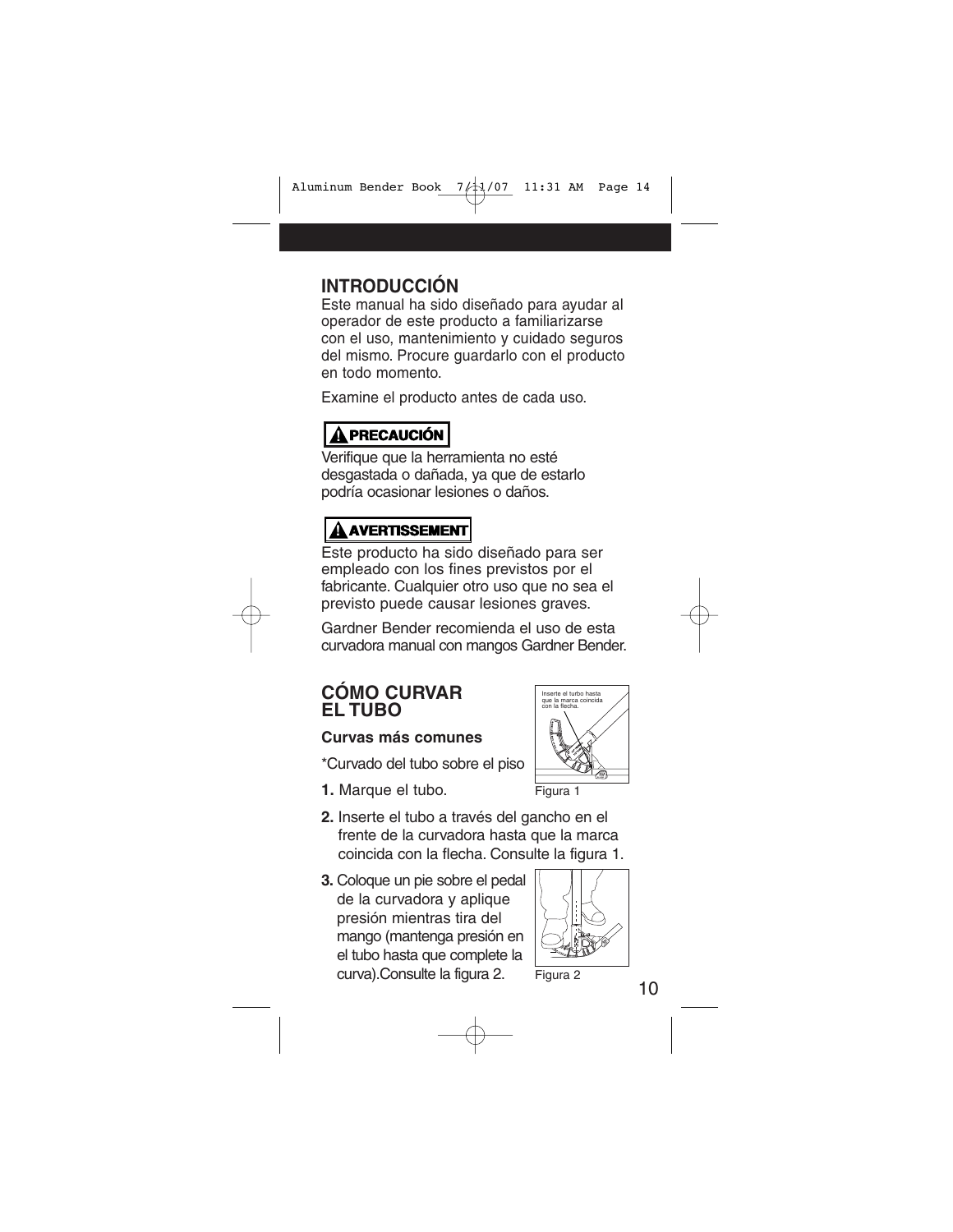**4.** Curve el tubo hasta que el punto en la parte superior del mismo coincida con la flecha en forma de gota deseada. Consulte las figuras 3 y 4.



Figura 3



Figura 4

\*Para compensar el retroceso natural que experimentan los tubos metálicos, curve el tubo ligeramente de más.



\*Recorte cualquier exceso de tubo utilizando la opción Vise-mate. Consulte la figura 5. Figura 5

**5.** Cuando utilice los modelos 930B, 932, 931B, 931H, 930H y 932H, la burbuja quedará nivelada a 45° y 90°.



Figura 6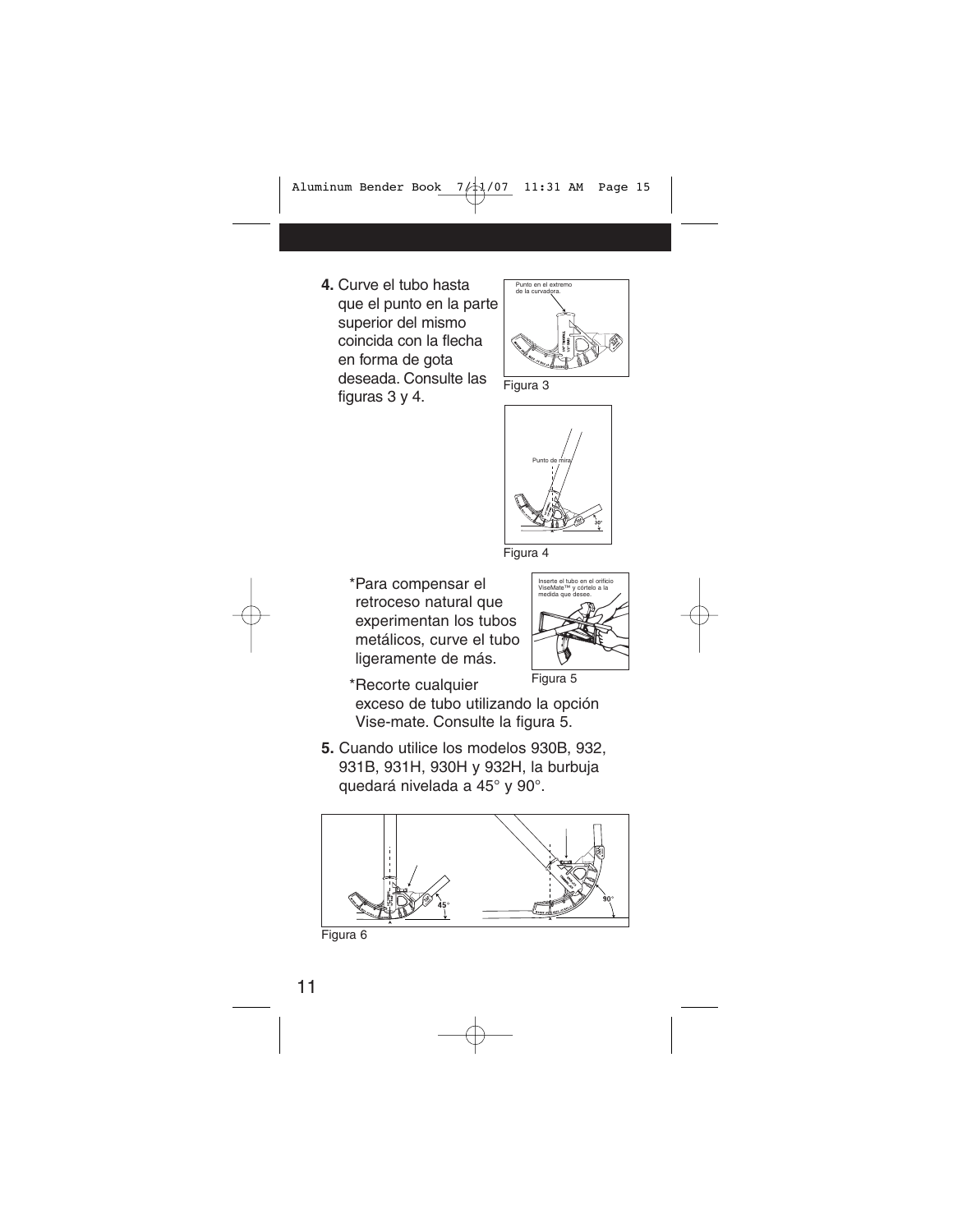## **Dobleces en ángulo de 90°**

 $\Gamma$ 

Mida la longitud del doblez (X). Reste la deducción del doblador (consulte la tabla a continuación) a la longitud (X) y marque esta longitud en el punto (Y), medida desde el extremo del tubo. Alinee el punto (Y) con la flecha del doblador. Doble hasta formar un doblez de 90˚.

| <b>Tamaño</b><br>del tubo                | Deducción:<br><b>EMT</b> | Deducción:<br>Rígido o IMC |  |  |
|------------------------------------------|--------------------------|----------------------------|--|--|
| $\frac{1}{2}$ "<br>$(13$ mm $)$          | 5" (127 mm)              | $3\frac{3}{4}$ " (95 mm)   |  |  |
| $\frac{3}{4}$ <sup>11</sup><br>$(19$ mm) | $6"$ (152 mm)            | 7" (178 mm)                |  |  |
| $(26, 8$ mm $)$<br>1"                    | 8" (203 mm)              | $8\frac{1}{2}$ " (216 mm)  |  |  |
| $1\frac{1}{4}$ " (32,8 mm)               | 12" (305 mm)             | 13" (330 mm)               |  |  |
| $1\frac{1}{2}$ " (38,8 mm)               |                          | 13" (330 mm)               |  |  |

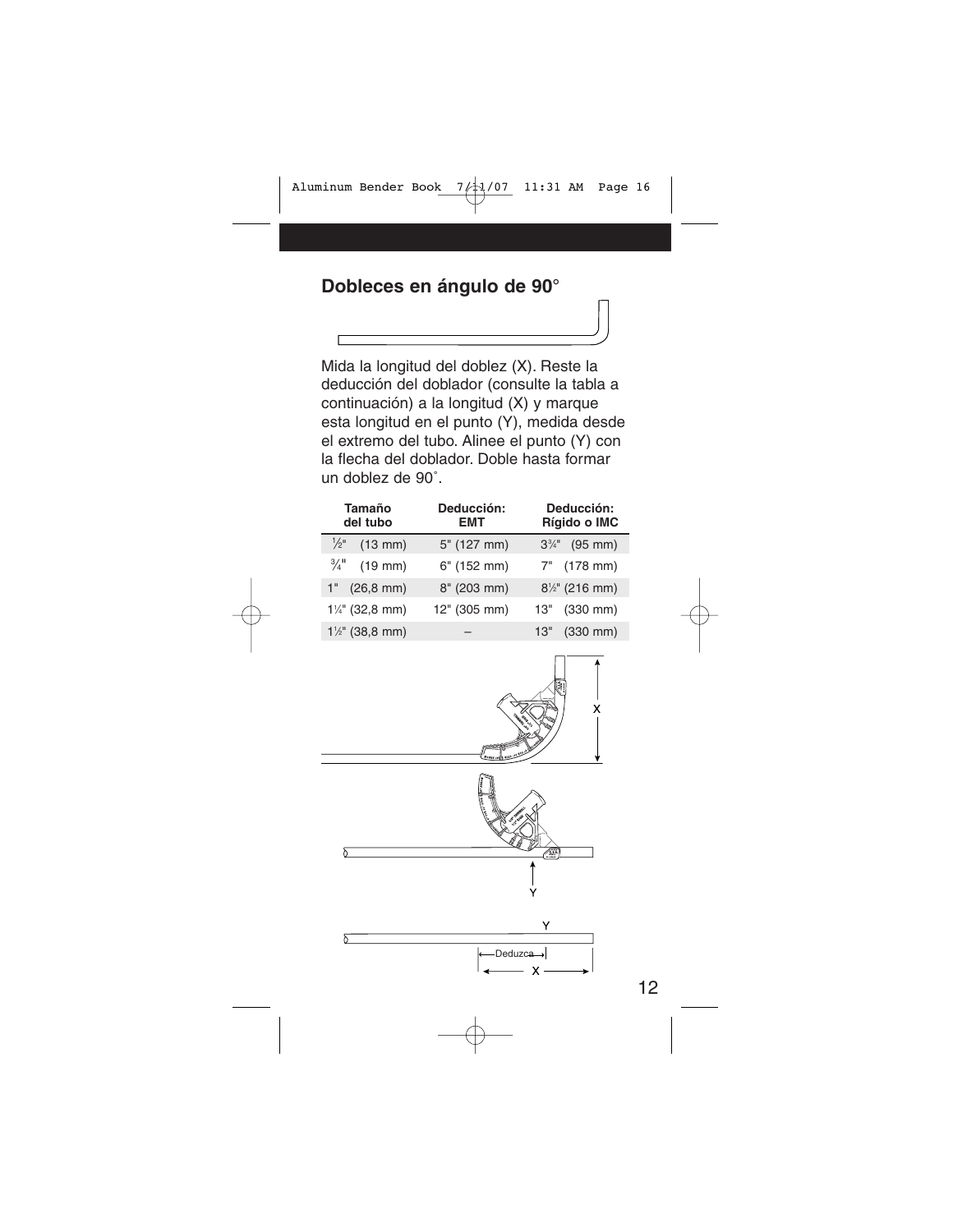#### **Dobleces enfrentados**

Mida la distancia desde un punto fijo (X) hasta la espalda del doblez de 90˚; marque esta longitud en el punto (Y). Alinee el punto (Y) con la marca (B) en el doblador. Haga el doblez de 90˚.



#### **Dobleces de 3 curvas**



Mida el diámetro (D) del obstáculo [no debe exceder 15 cm (6")]. Mida la longitud (L) y agregue 1 cm por cada 5 cm (3⁄16" por cada pulgada) de diámetro del obstáculo. Mida esta longitud desde el extremo del tubo y marque un punto (C). Multiplique el diámetro (D) por 2,5 y marque esta longitud tanto a la izquierda (X) como a la derecha (Y) del punto (C). Alinee el punto (C) con la

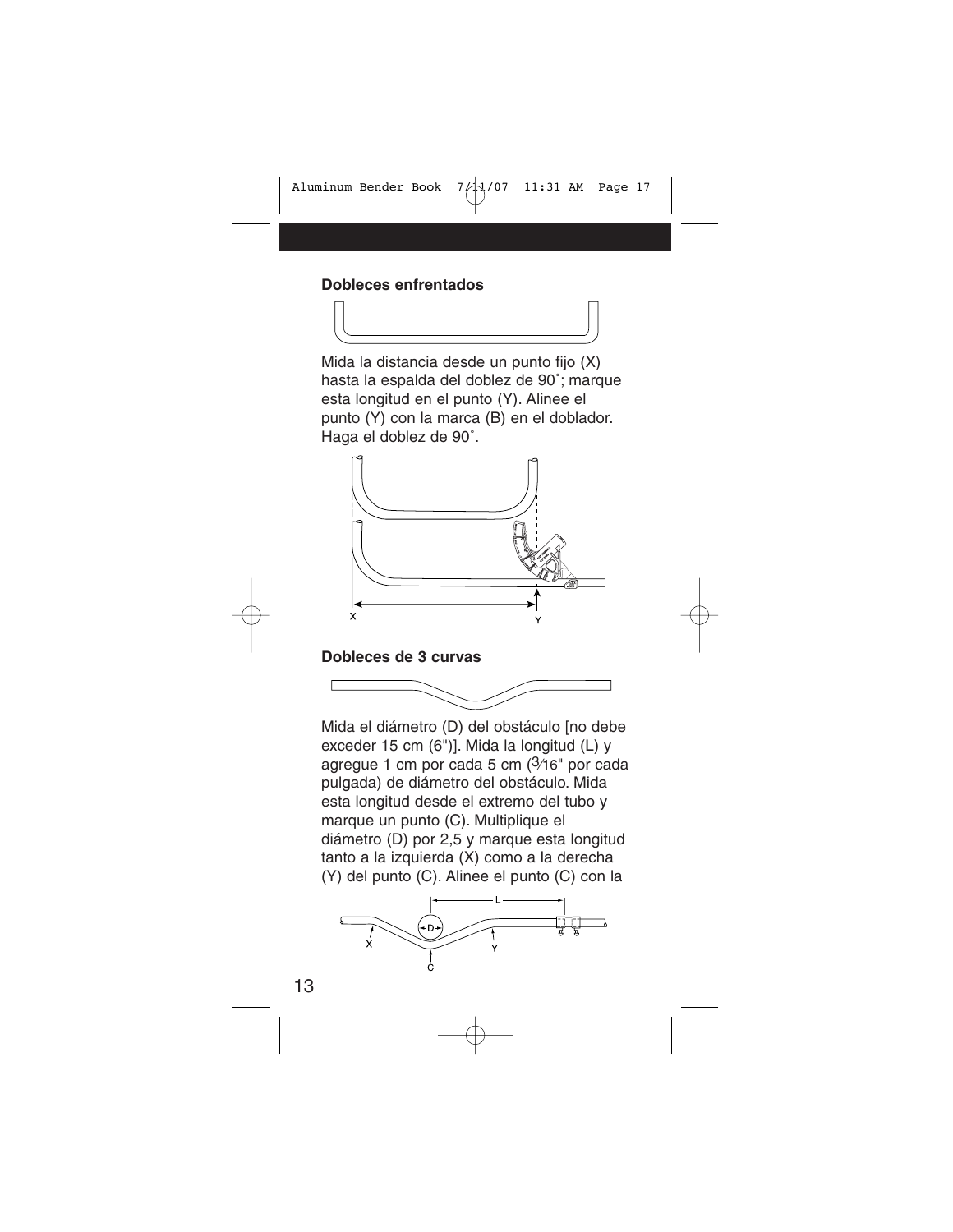marca (A) en el doblador y haga un doblez de 45˚. Invierta el tubo con el doblador, alinee la flecha del doblador con el punto (X) y forme un doblez de 22 1⁄ 2˚. Repita el procedimiento con el punto (Y).

#### **Dobleces de desplazamiento**



Mida la altura del desplazamiento (Z) y multiplíquela por un factor constante que depende del ángulo de doblez (consulte la tabla a continuación) para determinar la distancia entre los dobleces. Mida la distancia (L) entre el extremo del tubo y el punto de desplazamiento y agregue la contracción (consulte la tabla a continuación). Marque esta distancia en el tubo en el punto (Y). Reste la distancia entre los dobleces y marque el punto (X). Con la ayuda de la flecha del doblador, haga el doblez deseado en el punto (X). Invierta el doblador y repita el procedimiento en el punto (Y).



(Para los valores determinados con anterioridad, use la tabla que aparece en la siguiente página)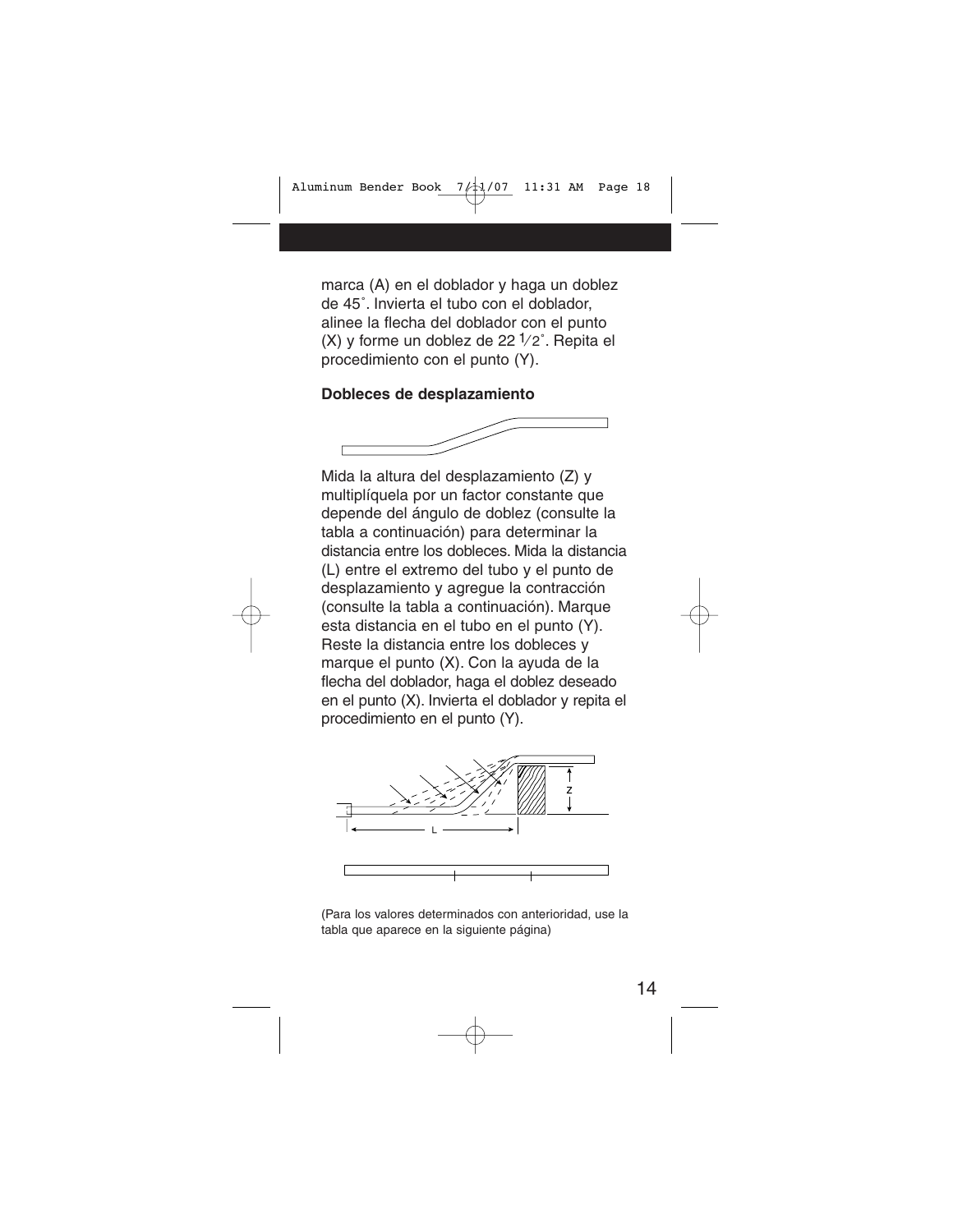Esta tabla es una guía para calcular la contracción. Recuerde, los valores de la contracción se utilizan únicamente para los dobleces en dirección hacia los obstáculos, no a partir de ellos.

| Contracción por pulgada<br>(25,4 mm) de profundidad<br>de desplazamiento |
|--------------------------------------------------------------------------|
| $\frac{1}{16}$ (1,6 mm)                                                  |
| $\frac{3}{16}$ (4,8 mm)                                                  |
| $\frac{1}{4}$ (6,1 mm)                                                   |
| $\frac{3}{8}$ " (9.5 mm)                                                 |
| $\frac{1}{2}$ " (12,3 mm)                                                |
|                                                                          |

#### **Angulos de doblez recomendados para diferentes profundidades de desplazamiento**

|    | Profundidad<br>de des-<br>plazamiento | Angulo<br>de doblez |                  | <b>Distancia</b><br>entre<br>dobleces     | Contracción<br>del<br>tubo |
|----|---------------------------------------|---------------------|------------------|-------------------------------------------|----------------------------|
|    | $1"$ (2,5 cm)                         | $10^{\circ}$        | 6"               | $(15 \text{ cm})$                         | $\frac{1}{16}$ " (2 mm)    |
| 2" | (5 cm)                                | $22\frac{1}{2}$ °   |                  | 5 <sup>1</sup> / <sub>4</sub> " (13,5 cm) | $\frac{3}{8}$ " (10 mm)    |
| З" | (7.5 cm)                              | $30^\circ$          | 6"               | $(15 \text{ cm})$                         | $\frac{3}{4}$ " (19 mm)    |
|    | 4" (10 cm)                            | $30^\circ$          | 8"               | $(20,5 \text{ cm})$                       | $1"$ (26 mm)               |
|    | $5"$ (12,5 cm)                        | $45^\circ$          | 7"               | $(18 \text{ cm})$                         | $1\frac{7}{8}$ " (48 mm)   |
|    | 6" (15 cm)                            | 45°                 |                  | 8 <sup>1/2"</sup> (21,5 cm)               | $2\frac{1}{4}$ " (55 mm)   |
|    | 7" (17,5 cm)                          | $45^\circ$          | $9\frac{3}{4}$ " | $(25 \text{ cm})$                         | $2\frac{5}{8}$ " (67 mm)   |
|    | 8" (20,5 cm)                          | $45^\circ$          |                  | 111/4" (28,5 cm)                          | 3" (76 mm)                 |
|    | 9" (23 cm)                            | $45^\circ$          |                  | 12 1/2" (32 cm)                           | $3\%$ " (86 mm)            |
|    | 10" (25,5 cm)                         | $45^\circ$          |                  | 14" (35,5 cm)                             | $3\frac{3}{4}$ " (95 mm)   |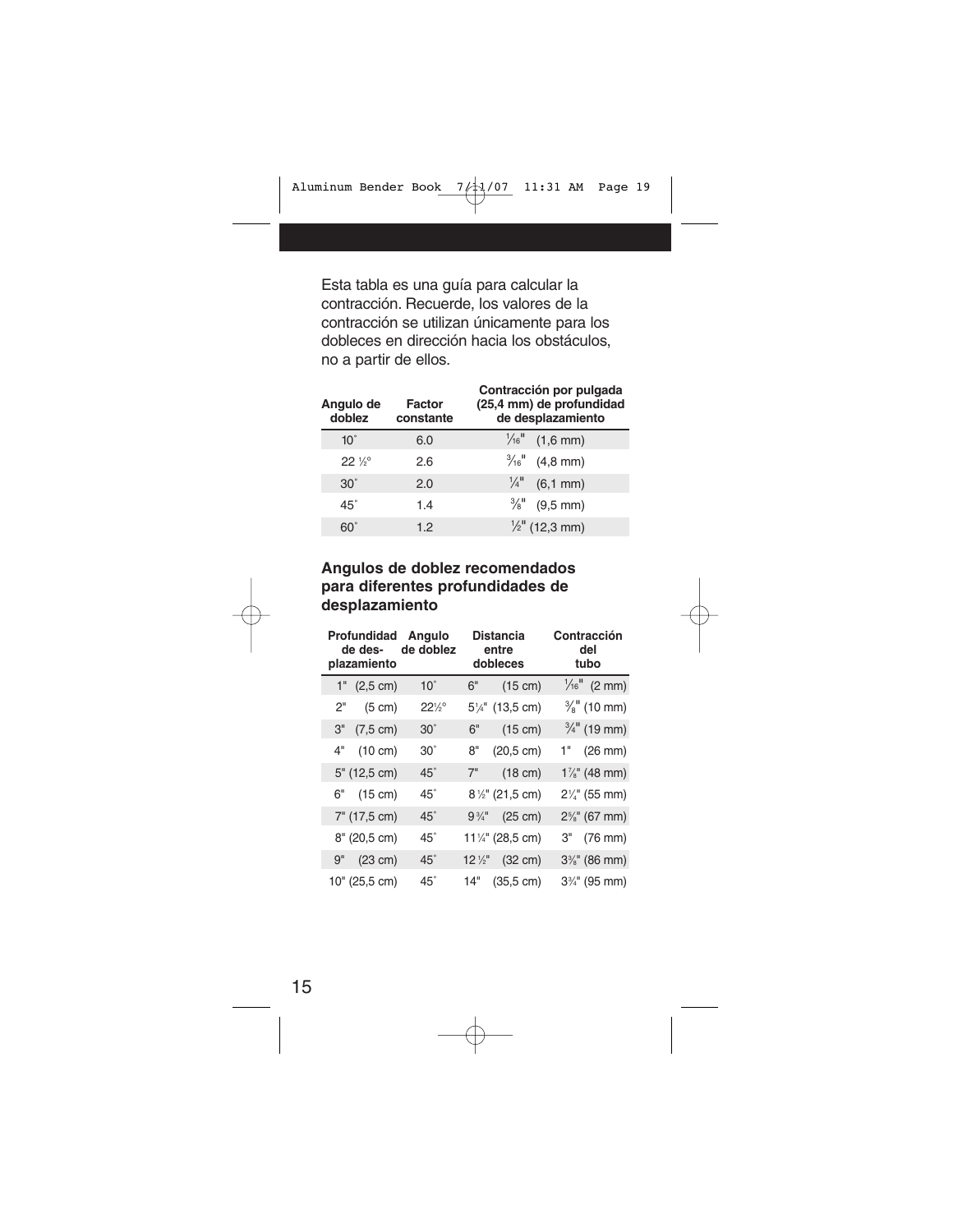#### **Corrección de sobreflexión**

Dado que es flexible, el EMT es fácil de enderezar y no se rompe si se maneja como sigue. Deslizar el mango de doblado sobre el tope y tirar de el para volverlo al ángulo deseado respecto al codo. Para tamaños mayores de conductos, se puede reemplazar el mango del doblador por una tubería de un diámetro correspondientemente mayor o una lo suficientemente pequeña para que ajuste en el interior del conducto.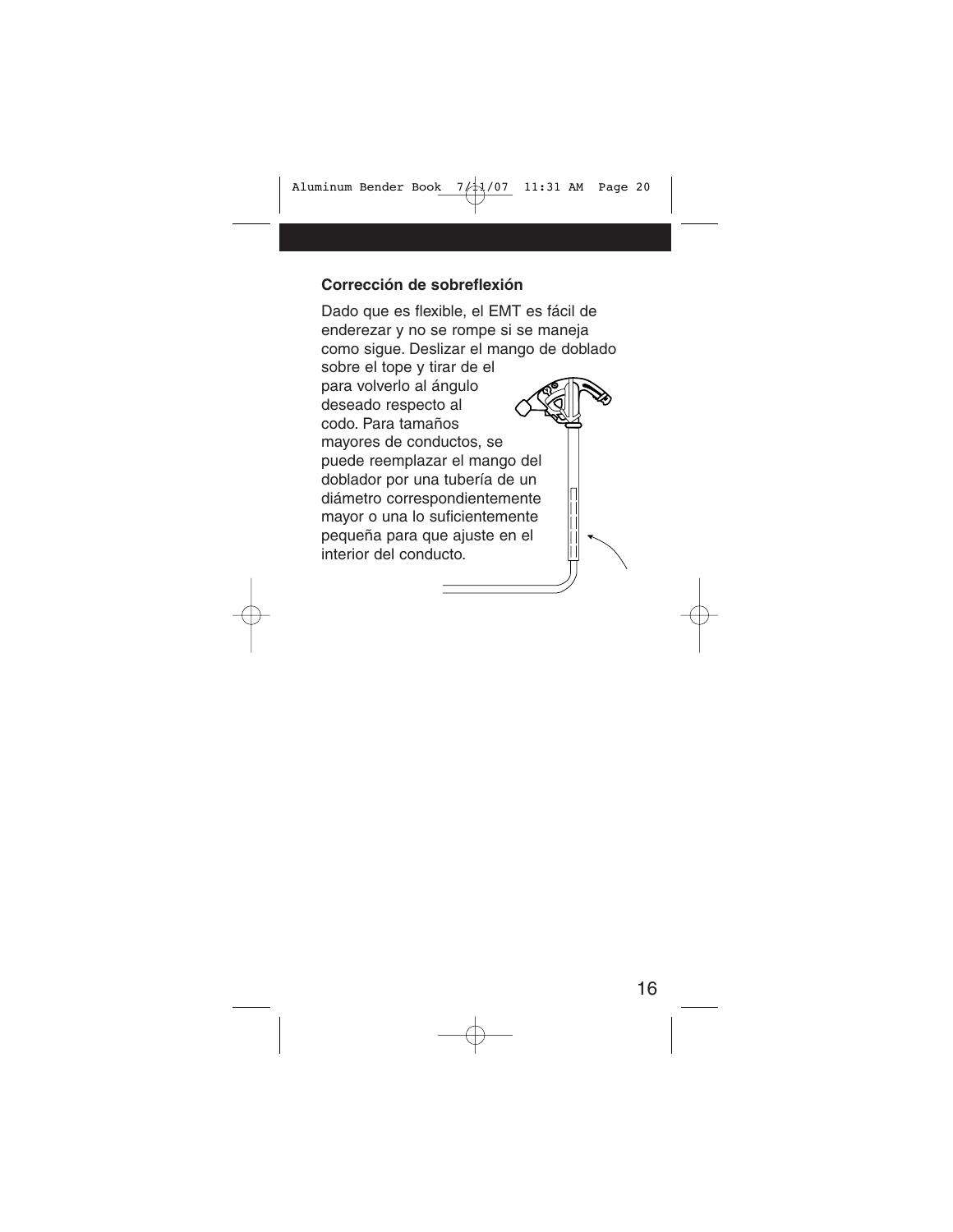#### **Definición de los términos utilizados**



**Doblez enfrentado**



**Doblez en ángulo de 90°**



**Doblez de ángulo abierto**



**Longitud del tramo**



**Dobleces de desplazamiento**



**Tramos ascendentes**



**Doblez segmentado**



**Dobleces concéntricos**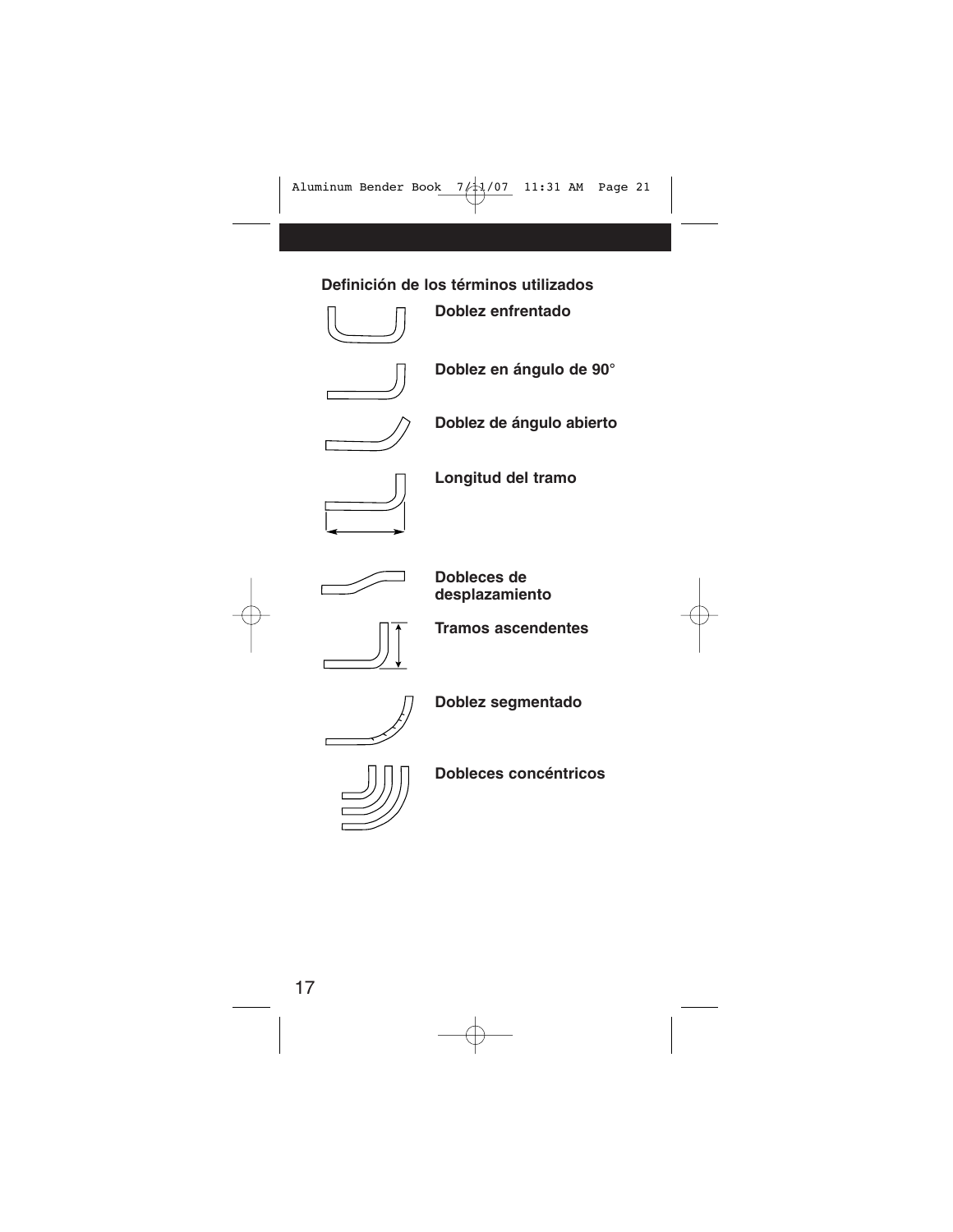#### **Dobladores manuales**

| No. de<br>catálogo | Tamaño -<br>Pared<br>delgada | Tamaño -<br>IMC,<br>Rígido                                       | Radio         | Para el<br>mango de<br>doblador |
|--------------------|------------------------------|------------------------------------------------------------------|---------------|---------------------------------|
| 910B               | $\frac{1}{2}$ " (13 mm)      | $-$                                                              | $5''$ (13 cm) | <b>BH-75</b>                    |
| 911B               |                              | $\frac{3}{4}$ " (19 mm) $\frac{1}{2}$ " (13 mm) 6" (15 cm)       |               | BH-75                           |
| 912                |                              | 1" $(26 \text{ mm})$ $\frac{3}{4}$ " (19 mm) 8" (20,5 cm) BH-100 |               |                                 |

#### **Dobladores manuales de EMT/IMC/aluminio rígido**

| No. de<br>catálogo | Tamaño -<br>Pared<br>delgada | Tamaño -<br>IMC,<br>Rígido                                 |    | Radio             | Para el<br>mango de<br>doblador |
|--------------------|------------------------------|------------------------------------------------------------|----|-------------------|---------------------------------|
| 930B               | $\frac{1}{2}$ " (13 mm)      |                                                            | 5" | $(13 \text{ cm})$ | <b>BH-75</b>                    |
| 931B               |                              | $\frac{3}{4}$ " (19 mm) $\frac{1}{2}$ " (13 mm) 6" (15 cm) |    |                   | <b>BH-75</b>                    |
| 932                |                              | 1" $(26 \text{ mm})$ $\frac{3}{4}$ " (19 mm) 8" (20,5 cm)  |    |                   | <b>BH-100</b>                   |
| 933                |                              | 1 <sup>1/4"</sup> (32 mm) 1" (26 mm) 12" (30,5 cm) BH-125  |    |                   |                                 |

#### **Mangos para dobladores manuales**

| No. de<br>catálogo | Tamaño de mango                          |  |  |  |
|--------------------|------------------------------------------|--|--|--|
| <b>BH-75</b>       | $\frac{3}{4}$ " NPT x 38" long (96,5 cm) |  |  |  |
| BH-100             | 1" NPT x 44" long (111,5 cm)             |  |  |  |
| <b>BH-125</b>      | $1\frac{1}{4}$ " NPT x 54" long (137 cm) |  |  |  |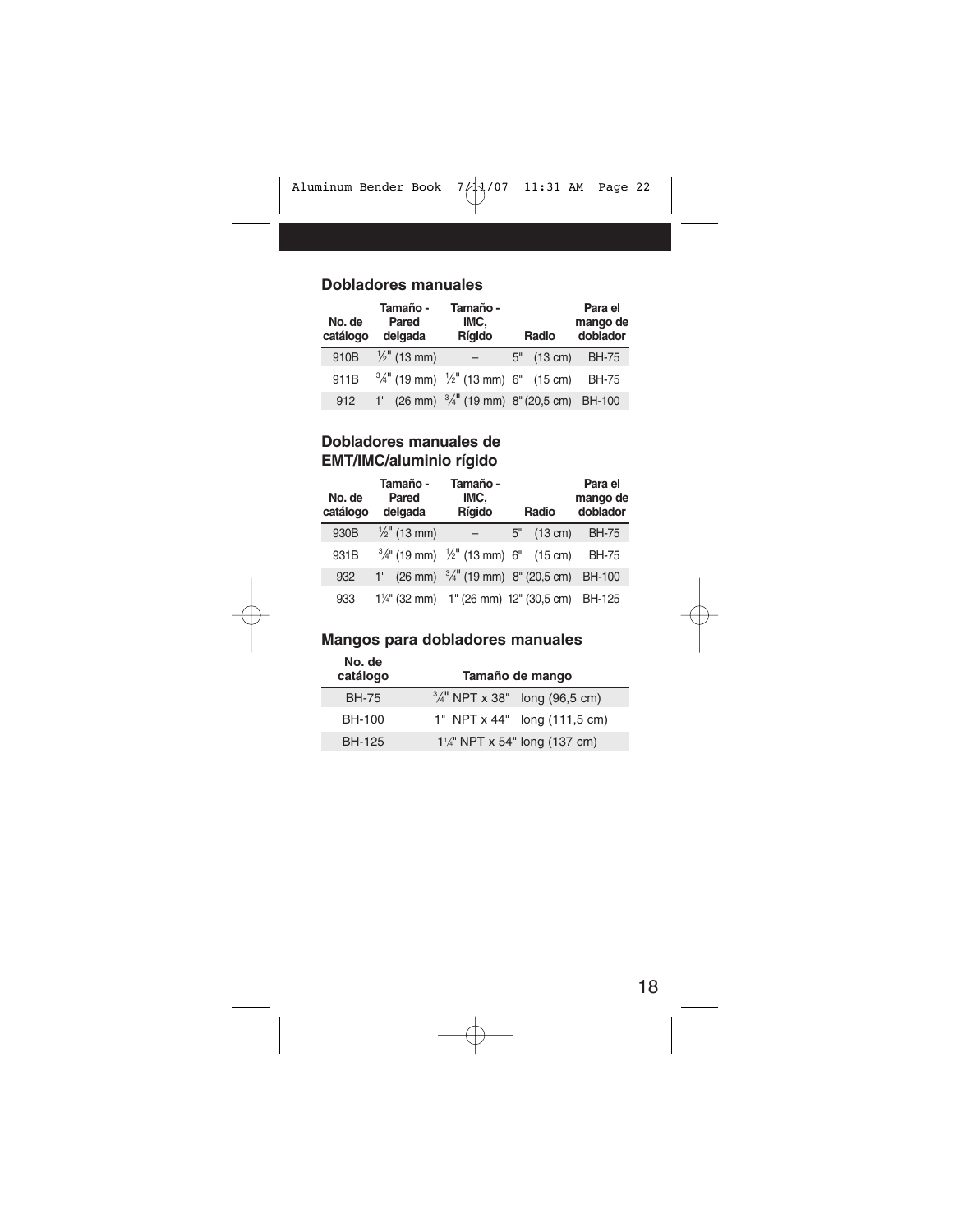## **INTRODUCTION**

Ce manuel doit toujours accompagner l'outil ; il est destiné à aider l'opérateur à se familiariser avec celui-ci, en vue d'un emploi et d'un entretien en toute sécurité.

Examiner l'outil avant chaque utilisation.

# **! ATTENTION**

Examiner l'outil : usure excessive, dommages. Un outil endommagé pourrait être défectueux et causer des blessures ou des dégâts.

# **! ADVERTENCIA**

Ce produit est destiné à une utilisation bien précise ; tout autre emploi pour lequel il n'a pas été étudié pourrait causer des blessures sérieuses.

Gardner Bender recommande d'utiliser cette cintreuse manuelle avec les poignées Gardner Bender.

## **CINTRAGE DE CONDUITS**

#### **Cintrages typiques**

- \*Cintrage d'un conduit sur le sol
- **1.** Marquer un repère sur le conduit.
- **2.** Faire passer le conduit dans le crochet, à l'avant de la cintreuse, pour aligner le repère avec la flèche (figure 1).
- **3.** Appuyer sur la pédale de la cintreuse tout en tirant







Figure 2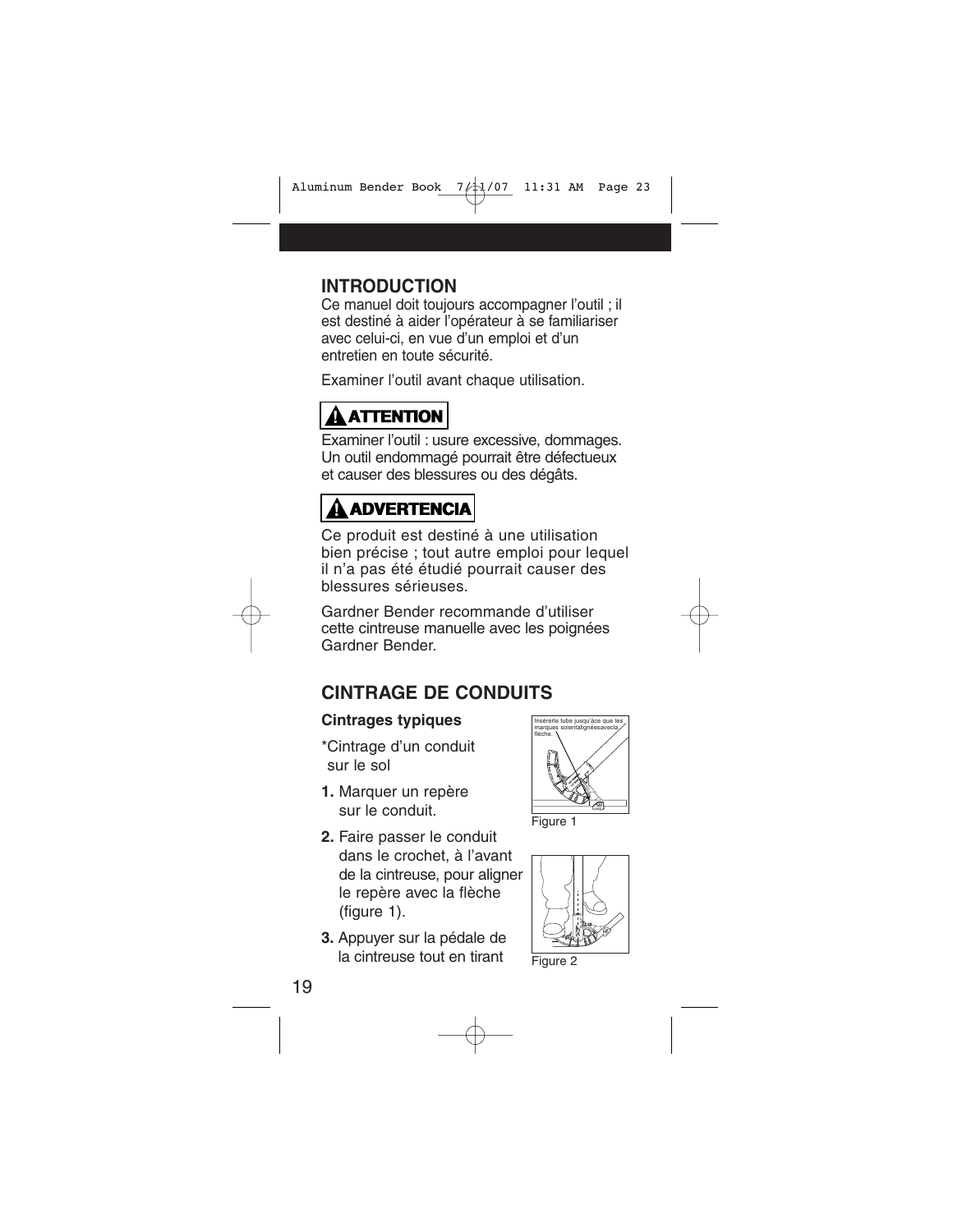sur la poignée; garder la pression sur le conduit tout au long du cintrage (figure 2).

**4.** Courber pour que le point au sommet de la cintreuse s'aligne avec la flèche de pliage désirée (en forme de goutte, figures 3 et 4).



figure 3



Figure 4

\*Faire un arc légèrement plus grand de manière à compenser le retour élastique.

\*Couper le morceau en excès à l'aide d'un collier



Figure 5

- de serrage Vise-mate™ (figure 5). **5.** La fiole des modèles 930B, 932, 931B,
- 931H, 930H et 932H se met à niveau à 45° et 90°.

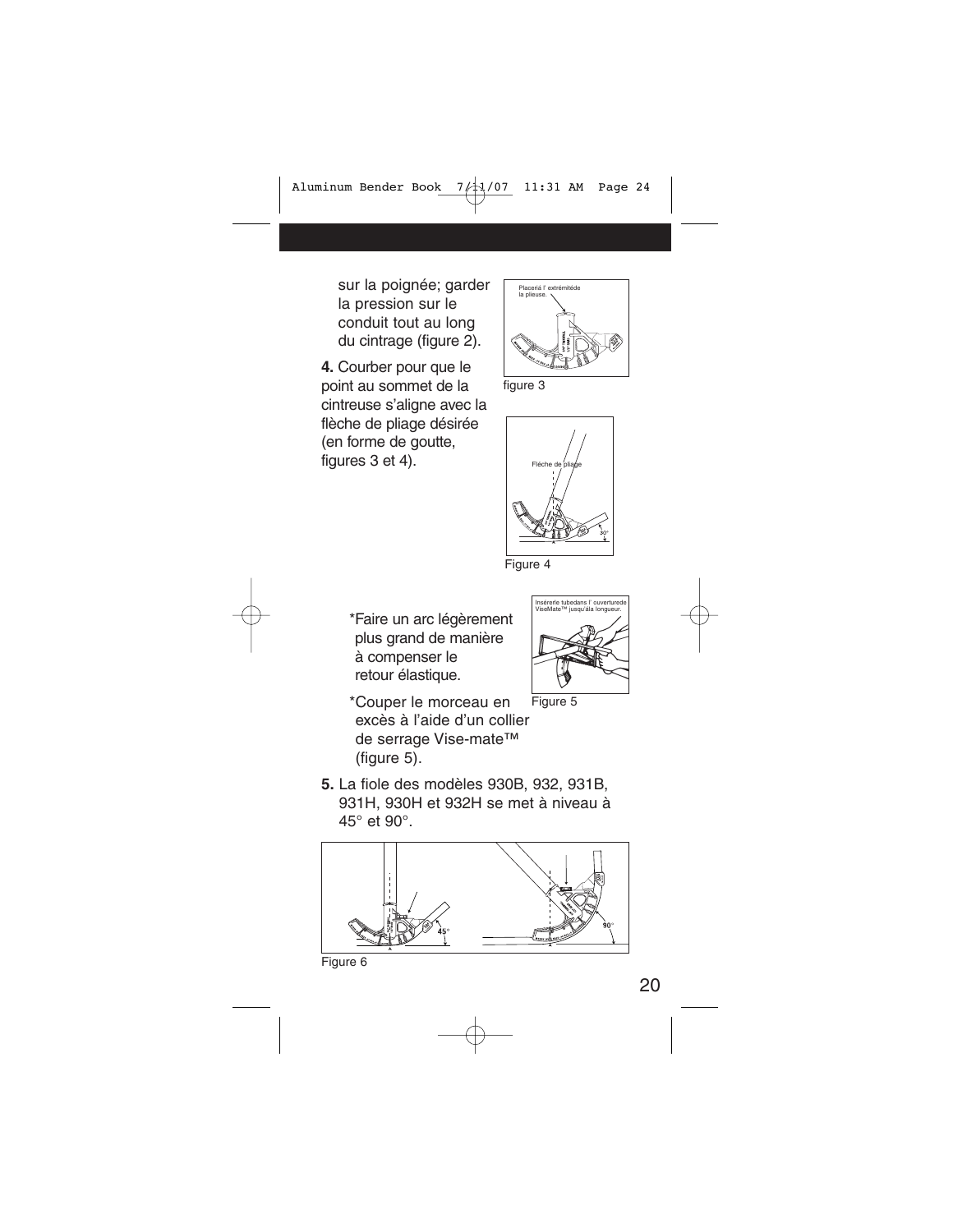Mesurer la longueur du coude (X). Soustraire la rétraction de cintrage (voir le tableau cidessous) de la longueur (X) et marquer cette longueur au point (Y), mesuré à partir de l'extrémité du conduit. Aligner la flèche de la cintreuse sur le repère (Y). Cintrer jusqu'à obtention d'un coude à 90˚.

| Diam.<br>du conduit                | Rétraction:<br><b>EMT</b> | Rétraction:<br>Rigide ou IMC |  |  |
|------------------------------------|---------------------------|------------------------------|--|--|
| $\frac{1}{2}$<br>$(13 \text{ mm})$ | 5" (127 mm)               | $3\frac{3}{4}$ " (95 mm)     |  |  |
| $\frac{3}{4}$ " (19 mm)            | 6" (152 mm)               | 7" (178 mm)                  |  |  |
| $(26, 8 \text{ mm})$<br>1"         | 8" (203 mm)               | $8\frac{1}{2}$ " (216 mm)    |  |  |
| $1\frac{1}{4}$ (32,8 mm)           | 12" (305 mm)              | 13" (330 mm)                 |  |  |
| $1\frac{1}{2}$ " (38,8 mm)         |                           | 13" (330 mm)                 |  |  |

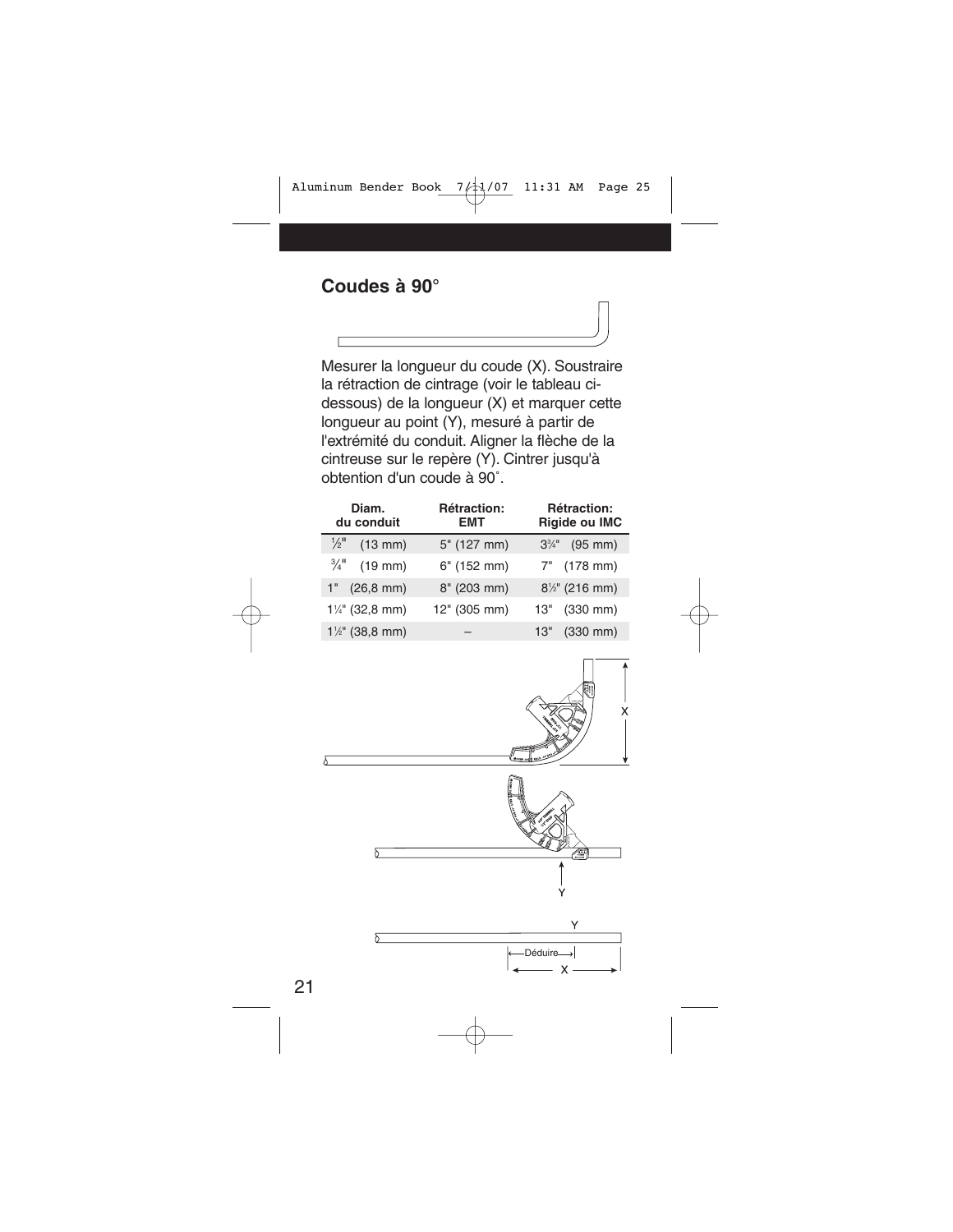#### **Cintrages en retour**

Mesurer la distance d'un point fixe (X) à l'arrière du coude à 90˚, tracer un repère (Y) sur l'arrière du conduit. Aligner le point (Y) sur le repère (B) de la cintreuse et faire un coude à 90˚.



#### **Cintrages double coude 3 points**



Mesurer le diamètre (D) de l'objet à contourner [15 cm (6 po) maximum]. Mesurer la longueur (L) et ajouter 1 cm pour chaque 5 cm (3⁄16 po pour chaque pouce) de diamètre de l'objet. Mesurer cette longueur à partir de l'extrémité du tube et faire une marque au point (C). Multiplier le diamètre (D) par 2,5 et marquer cette longueur à la gauche (X) et la droite (Y) du point (C). Aligner le point (C) sur le repère

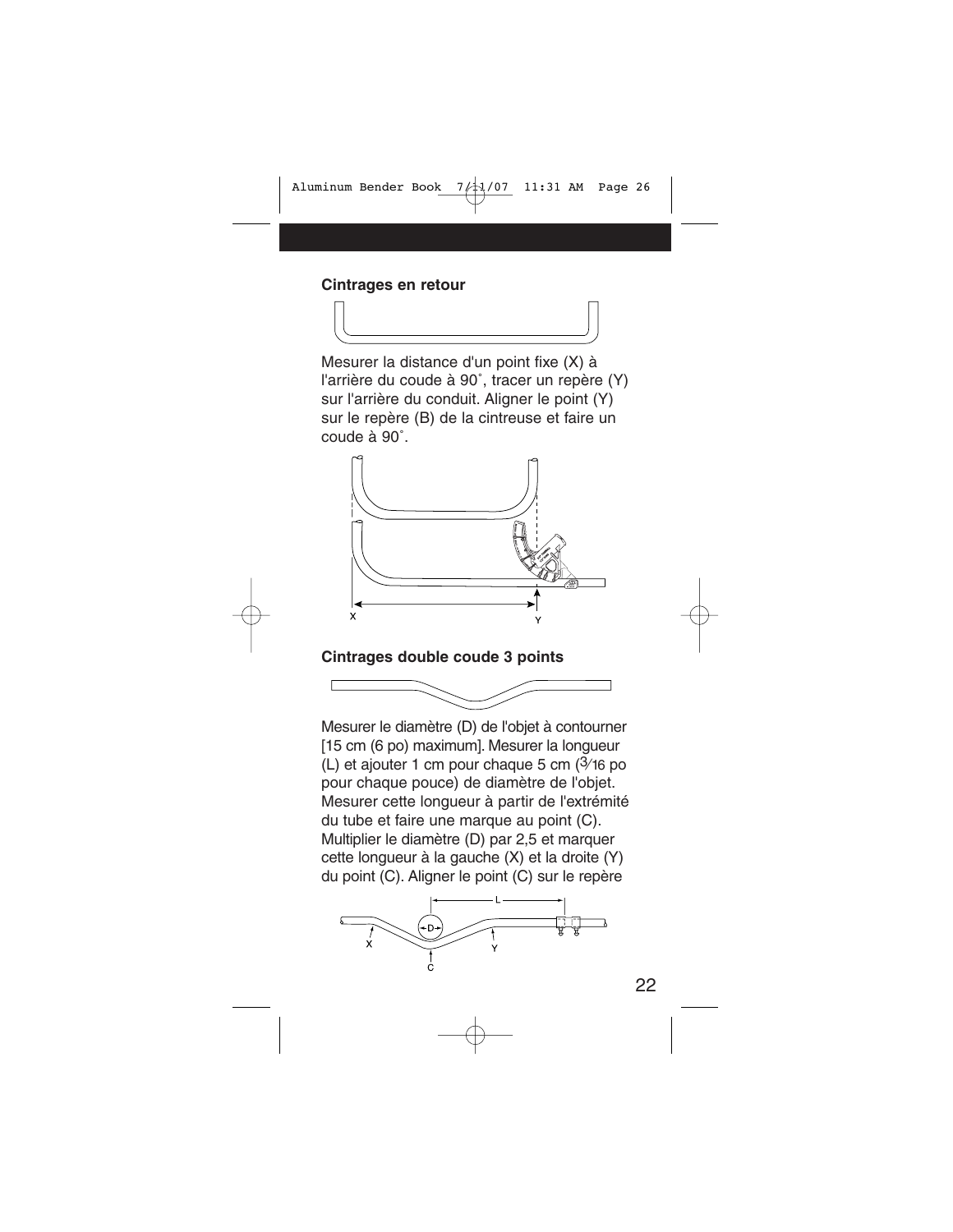(A) de la cintreuse et faire un coude à 45˚. Retourner le tube avec la cintreuse, aligner la flèche de la cintreuse sur le point (X) et faire un cintrage de 221⁄ 2˚. Répéter l'opération au point (Y).

#### **Cintrages déportés**



Mesurer la hauteur du déport (Z) et la multiplier par une valeur constante d'angle de cintrage (voir le tableau ci-dessous) pour déterminer la distance entre les coudes. Mesurer la longueur (L) de l'extrémité du conduit au déport et ajouter la rétraction (voir le tableau ci-dessous). Marquer cette longueur sur le conduit (Y). Soustraire la distance entre les coudes et marquer le point (X). En utilisant la flèche de la cintreuse comme guide, effectuer le cintrage désiré au point (X). Inverser la cintreuse et répéter l'opération au point (Y).



(Pour les valeurs prédéterminées, consulter le tableau de la page suivante)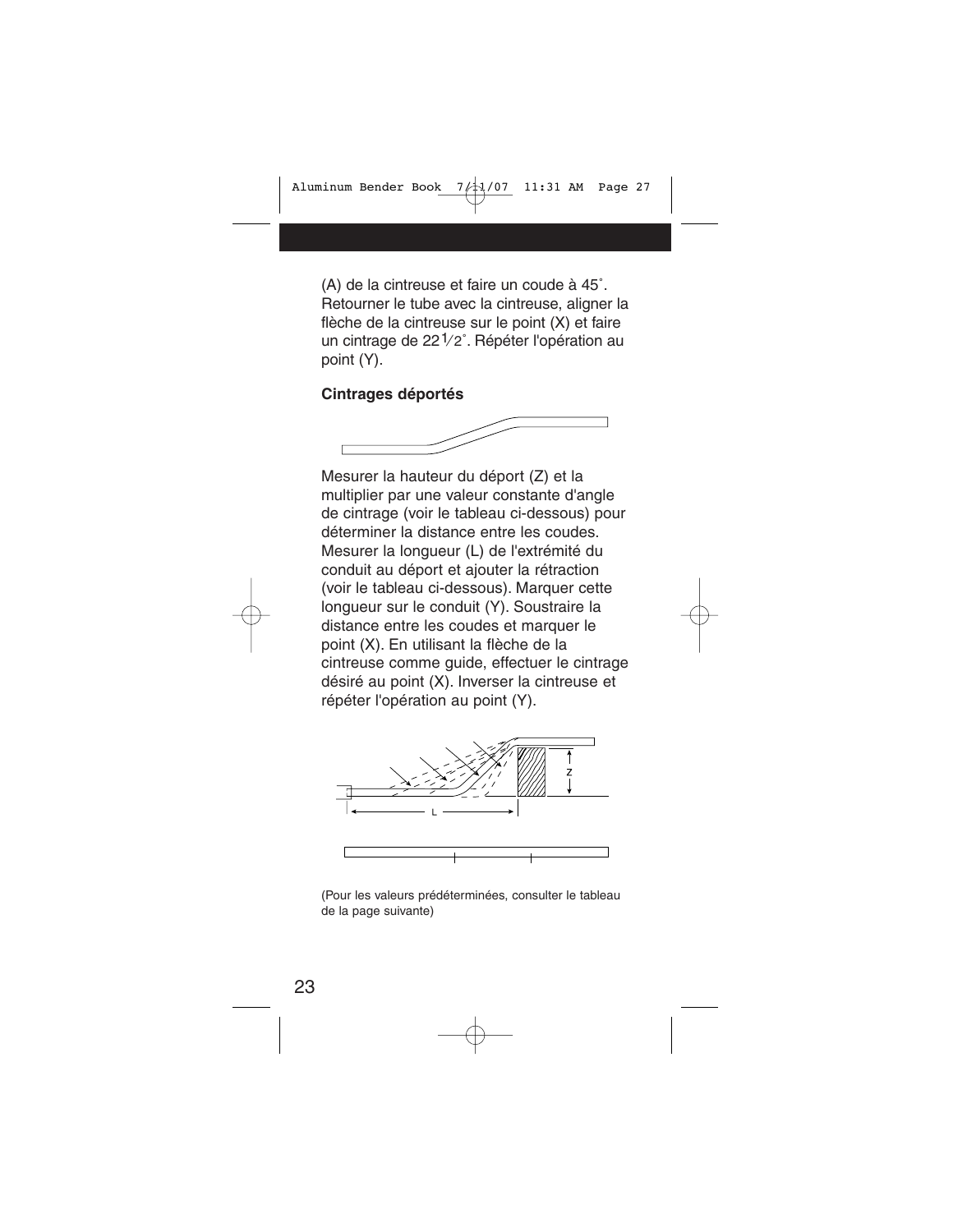Ce tableau est un guide permettant de calculer la rétraction. Ne pas oublier que les valeurs de rétraction ne sont utilisées que pour les cintrages de direction des objets, pas à l'opposé.

| Angle de<br>cintrage | <b>Multiplicateur</b><br>constant | Rétraction par pouce<br>$(25.4 \text{ mm})$ de<br>profondeur de déport |
|----------------------|-----------------------------------|------------------------------------------------------------------------|
| $10^{\circ}$         | 6.0                               | $\frac{1}{16}$ (1,6 mm)                                                |
| $22\frac{1}{6}$      | 2.6                               | $\frac{3}{16}$ (4,8 mm)                                                |
| $30^{\circ}$         | 2.0                               | $\frac{1}{4}$ (6,1 mm)                                                 |
| $45^\circ$           | 1.4                               | $\frac{3}{8}$ " (9,5 mm)                                               |
| $60^\circ$           | 1.2                               | $\frac{1}{2}$ " (12,3 mm)                                              |

#### **Angles de cintrage recommandés pour la profondeur du déport**

|    | Profondeur<br>du<br>déport | Angle<br>de<br>cintrage | <b>Distance</b><br>entre<br>cintrages |                            |                          |  | Rétraction<br>du<br>conduit |
|----|----------------------------|-------------------------|---------------------------------------|----------------------------|--------------------------|--|-----------------------------|
| 1" | $(2,5 \text{ cm})$         | $10^{\circ}$            | 6"                                    | $(15 \text{ cm})$          | $\frac{1}{16}$ " (2 mm)  |  |                             |
| 2" | $(5 \text{ cm})$           | $22\frac{1}{2}$         | $5\frac{1}{4}$ "                      | $(13,5 \text{ cm})$        | $\frac{3}{8}$ " (10 mm)  |  |                             |
| З" | $(7, 5 \text{ cm})$        | $30^\circ$              | 6"                                    | $(15 \text{ cm})$          | $\frac{3}{4}$ " (19 mm)  |  |                             |
| 4" | $(10 \text{ cm})$          | $30^\circ$              | 8"                                    | $(20,5 \text{ cm})$        | $1"$ (26 mm)             |  |                             |
|    | $5"$ (12,5 cm)             | $45^\circ$              | 7"                                    | $(18 \text{ cm})$          | $1\%$ " (48 mm)          |  |                             |
|    | 6" (15 cm)                 | $45^\circ$              |                                       | $8\frac{1}{2}$ " (21,5 cm) | $2\frac{1}{4}$ " (55 mm) |  |                             |
|    | 7" (17,5 cm)               | $45^\circ$              | $9\frac{3}{4}$ "                      | $(25 \text{ cm})$          | $2\frac{5}{8}$ " (67 mm) |  |                             |
|    | 8" (20,5 cm)               | $45^\circ$              |                                       | 111/4" (28,5 cm)           | 3" (76 mm)               |  |                             |
|    | 9" (23 cm)                 | $45^\circ$              | $12\frac{1}{2}$                       | $(32 \text{ cm})$          | $3\%$ " (86 mm)          |  |                             |
|    | 10" (25,5 cm)              | $45^\circ$              | 14"                                   | $(35, 5 \text{ cm})$       | $3\frac{3}{4}$ " (95 mm) |  |                             |